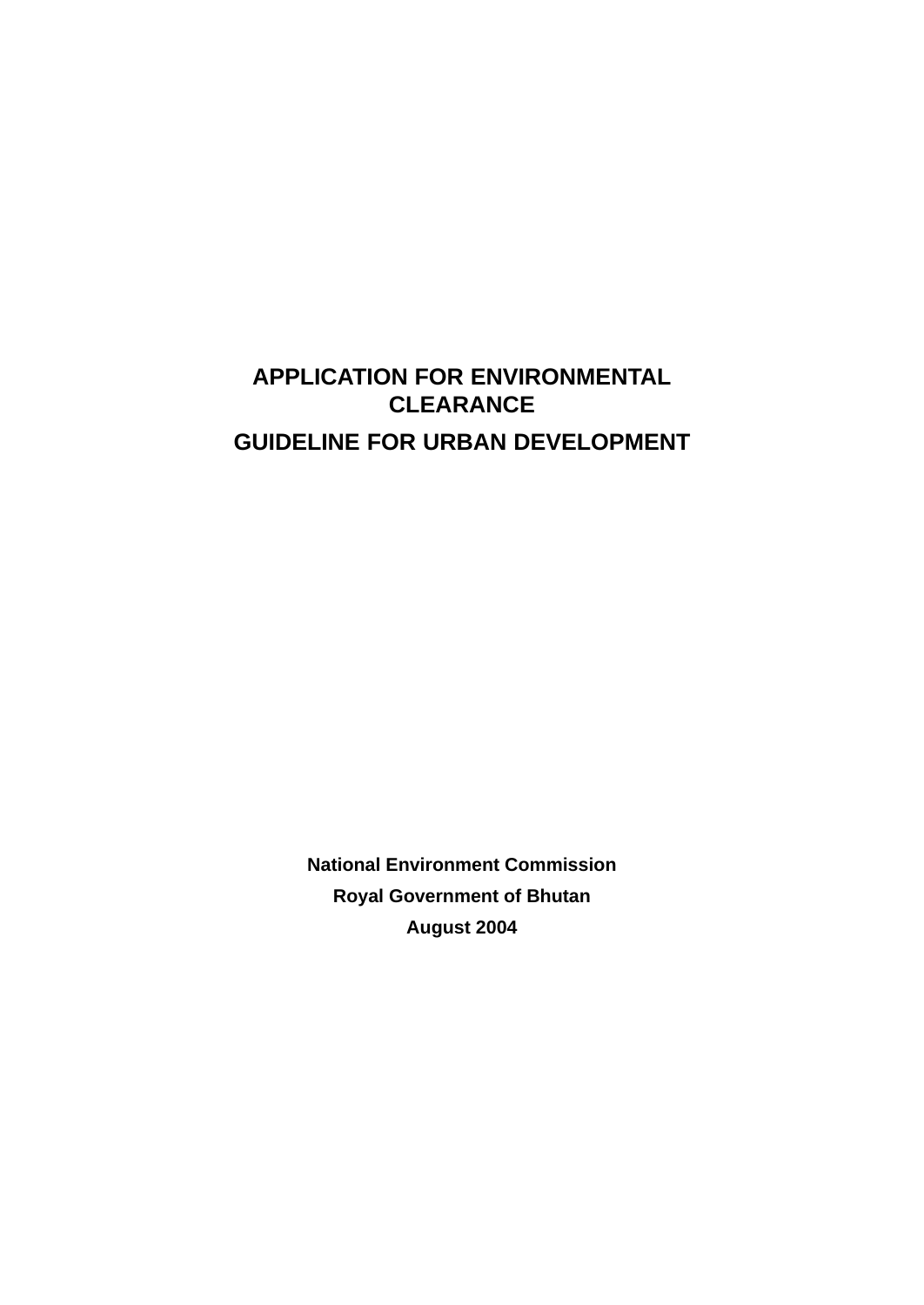

**ন্মম্মন্থৰ দব্ৰ্**মামাৰ্নে

# ক্ৰুণ অঁহৰা অধ্যন বৰ্ষ স্বৰৰ স্বাৰ্থ প্ৰযুক্ত স্ক্ৰীৰা অধ্যাপ্ত কৰি **ROYAL GOVERNMENT OF BHUTAN NATIONAL ENVIRONMENT COMMISSION SECRETARIAT**

#### FOREWORD

In 1999, the National Environment Commission with technical and financial assistance from the Asian Development Bank (ADB) published six sectoral environmental assessment guidelines for the mining, roads, industries, hydropower, transmission lines and forestry sectors. Several stakeholder consultation workshops and seminars were conducted before the guidelines were published. These guidelines were intended to guide different project proponents through the process of acquiring an environmental clearance for their projects. The Environmental Assessment 2000 (EA Act 2000) was passed by the National Assembly in 2000 and the Regulations under the Act were adopted two years later. Stakeholder feedback and our experiences in implementing the EA Act and the guidelines indicated that there was a need to revise the guidelines in order to make them more practical and relevant to the Bhutanese context and also to streamline them with the provisions of the EA Act 2000. It was also felt that there was a need for two more sectoral guidelines for urban development and tourism as rapid developments in these two sectors was becoming a concern for Bhutan. Therefore, in 2003 the NEC once again revisited these guidelines and revised and updated them to make them more practical and functional documents. Several Environmental Codes of Best Practices (ECOPs) have also been produced to support these environmental assessment guidelines.

The NEC is grateful to the ADB for being so forthcoming with technical and financial assistance to revise and update these guidelines. The revision and updating of these guidelines were accomplished through close consultation with all the various stakeholders. We would also like to express our gratitude and appreciation to all the line ministries and stakeholders for their active participation, support and inputs. We are confident that the revised guidelines will be more useful documents that facilitate and expedite the environmental clearance process as project proponents will now have a better understanding of what information must be provided in order to attain an environmental clearance.

In Bhutan, environmental conservation has been embraced as one of the four pillars of Gross National Happiness - the other three pillars being good governance, socio-economic development and cultural preservation. However, with the expansion of developmental activities in the country, it is becoming very difficult to strike a sustainable balance between environmental conservation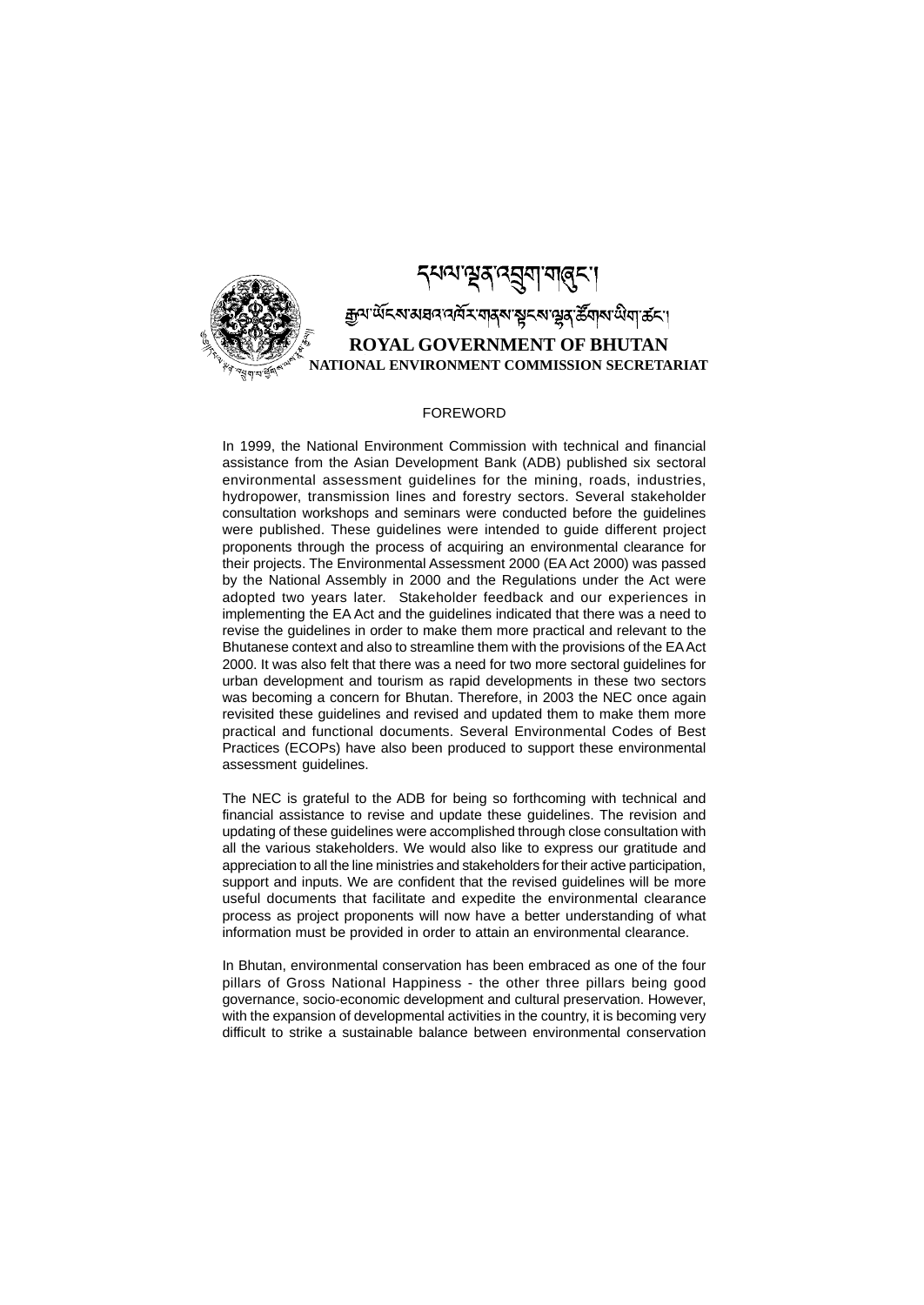and socio-economic development. The number of industries is on the rise every year while the demand for rural access to market facilities in the form of farm roads and feeder roads is increasing with every Five Year Plan - in the 9th Five Year Plan alone there is a plan to develop 588kms of farm roads. Environmental issues such as waste disposal related to urbanization are also becoming serious concerns for Bhutan. Bhutan is lauded by the international community for its sound environmental policies and the political will to implement these policies. However, environmental problems are becoming more and more visible and instruments like the EA Act 2000 must be implemented effectively to support the government's sound environmental policies and to ensure that Bhutan remains clean and green.

The environmental assessment process endeavors to mitigate and prevent the undesirable impacts of developmental activities. It is in no way intended to hamper socio-economic development in Bhutan but to guide project proponents in making the right investments in land, manpower, technology and mitigation measures to ensure that their projects have the least possible impacts on the environment. With the revision and updating of the old guidelines and the publication of two new guidelines on Urban Development and Tourism and relevant ECOPs, the NEC is hopeful that the private sector, line ministries and competent authorities under the Regulations for Environmental Clearance of Projects find the guidelines more useful, practical, informative and easy to comply with. It is the sincere wish and hope of NEC that all the stakeholders, both public and private will make the best use of these guidelines, which in turn will help in protecting our fragile ecology. Sound implementation of these guidelines will go a long way in minimizing the negative impacts of developmental activities on Bhutan's environment.

12 china 18.8.2004

 Nado Rinchhen Deputy Minister for Environment

NECS, PO Box 466, Thimphu, Bhutan Telephone: (975-2) 323384/325856/324323/326993 Fax: (975-2) 323385

Email addresses:

AFD<br>
AFD Technical Division<br>
Afnec@druknet.net.bt<br>
RMS Section: mrnec@druknet.net.bt<br>
RMS Section: mrnec@druknet.net.bt admnec@druknet.net.bt EIA Section: eanec@druknet.net.bt Policy Analysis Section: ppdnec@druknet.net.bt RMS Section: rnrnec@druknet.net.bt Legal Section: legalnec@druknet.net.bt ICO section: cunec@druknet.net.bt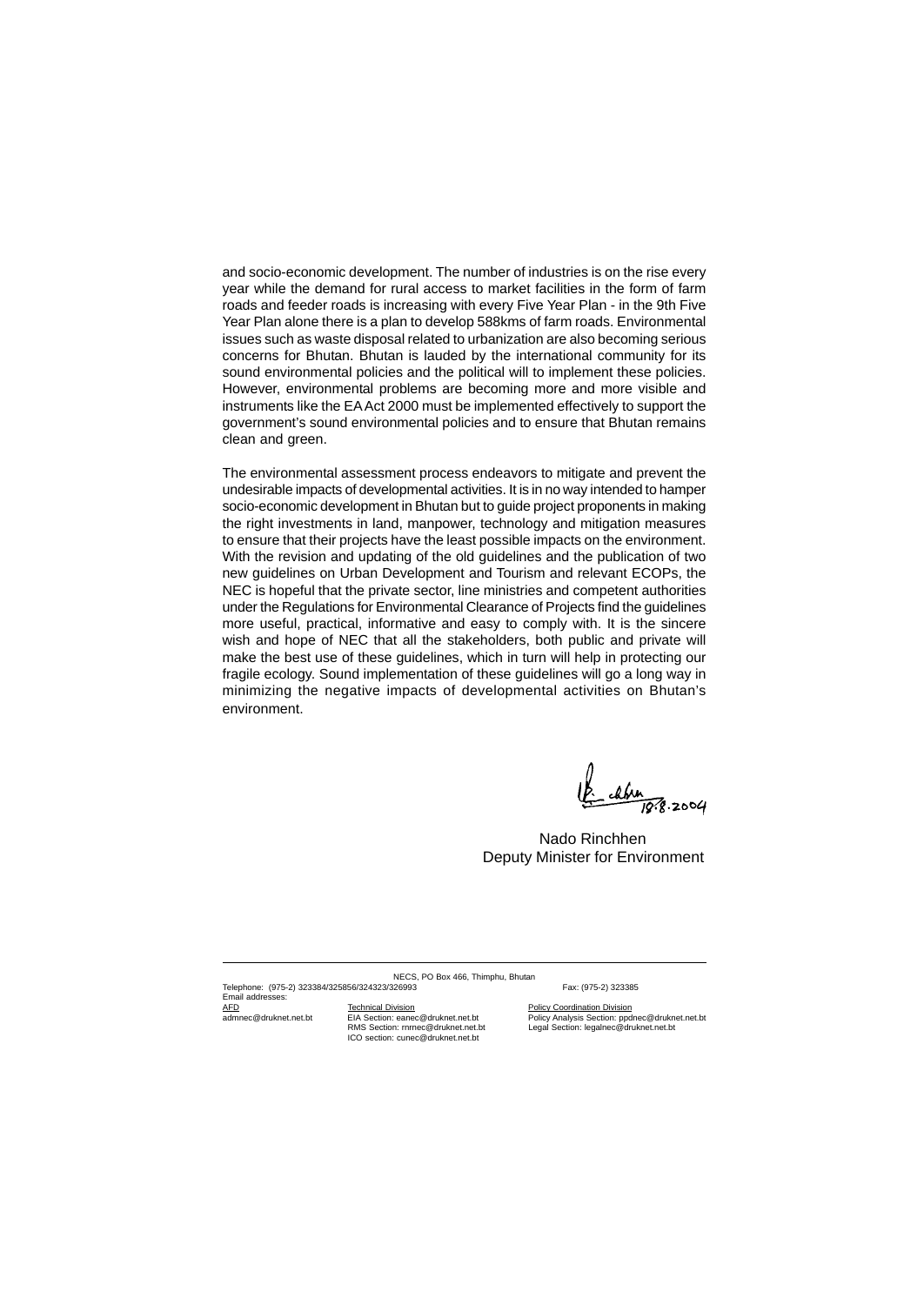## **TABLE OF CONTENT**

| 1. |                                                   |  |  |  |  |  |  |  |
|----|---------------------------------------------------|--|--|--|--|--|--|--|
| 2. |                                                   |  |  |  |  |  |  |  |
| 3. | Information required for preparing an application |  |  |  |  |  |  |  |
|    |                                                   |  |  |  |  |  |  |  |
|    |                                                   |  |  |  |  |  |  |  |
|    | 3.2                                               |  |  |  |  |  |  |  |
|    |                                                   |  |  |  |  |  |  |  |
|    | 3.4                                               |  |  |  |  |  |  |  |
|    | 3.5                                               |  |  |  |  |  |  |  |
|    | 3.6                                               |  |  |  |  |  |  |  |
|    | 3.7                                               |  |  |  |  |  |  |  |
|    | 3.8                                               |  |  |  |  |  |  |  |
|    | 3.9                                               |  |  |  |  |  |  |  |
|    |                                                   |  |  |  |  |  |  |  |
|    |                                                   |  |  |  |  |  |  |  |
| 4. |                                                   |  |  |  |  |  |  |  |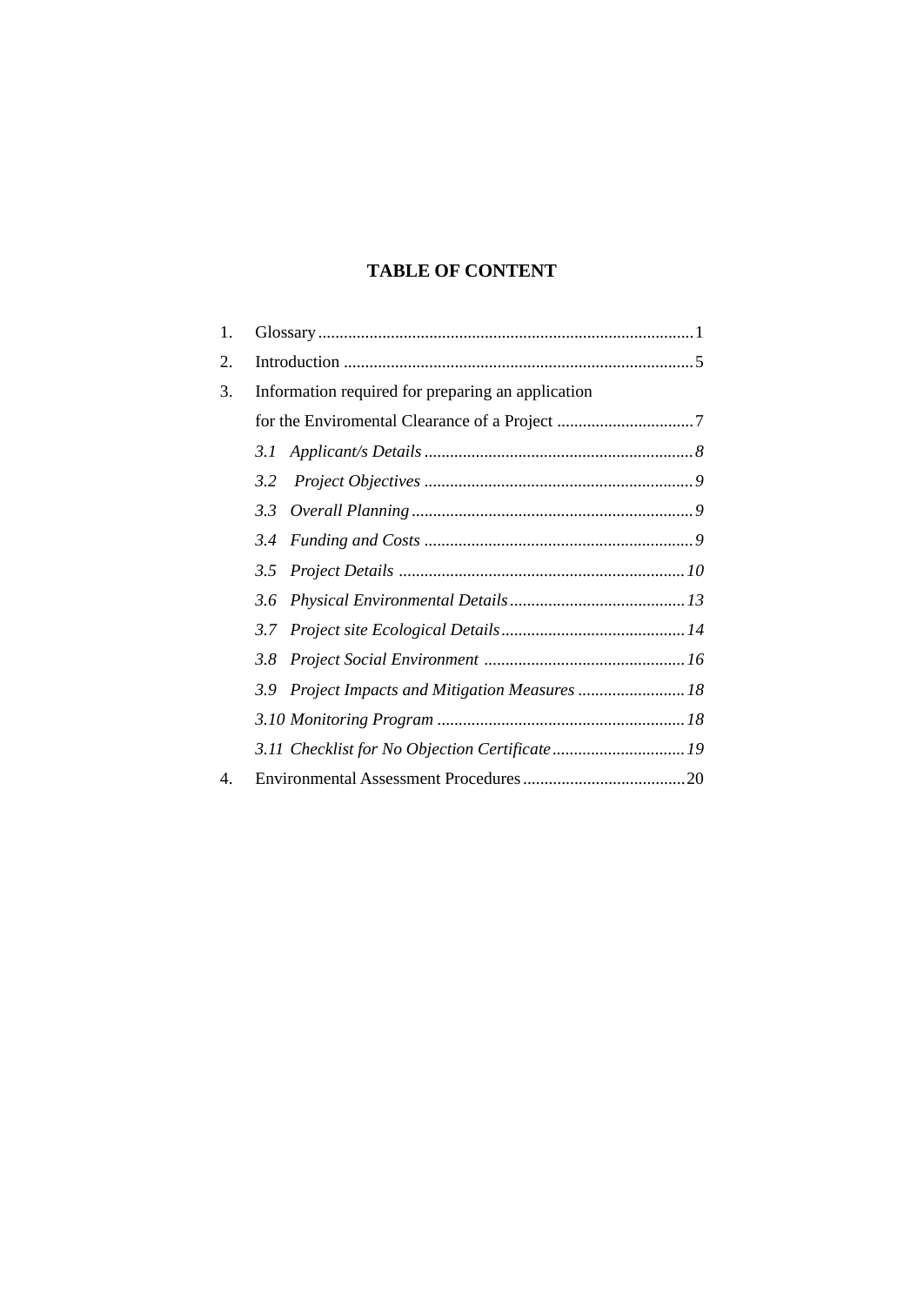## **1 Glossary**

*Affected people:* individuals, groups or communities whose interests may be directly affected by the location, construction and operation of the project

*Agency:* a ministry, department, municipality established under the Bhutan Municipal Act, 1999 or any autonomous body of the Royal Government of Bhutan

*Applicant:* a person seeking an Environmental Clearance from a Competent Authority or from the National Environment **Commission** 

*Application:* is the output of this guideline which is submitted to either the Competent Authority or the NEC for approval

*Competent Authority:* any agency of the Royal Government that has the power to issue an Environmental Clearance for a project

*Cultural Heritage*: tradition or culture that should be preserved for future generations

*Development Consent:* the approval that is issued or renewed by a Competent Authority in the form of a licence, lease or permit for land use or construction. The Development Consent can only be obtained after the Environmental Clearance has been issued

*Distribution line:* power lines with voltages below 66 kilovolt

*Environmental Assessment:* all procedures required under Bhutanese law to identify means to ensure that the activities of a project are managed in an environmentally sound and sustainable way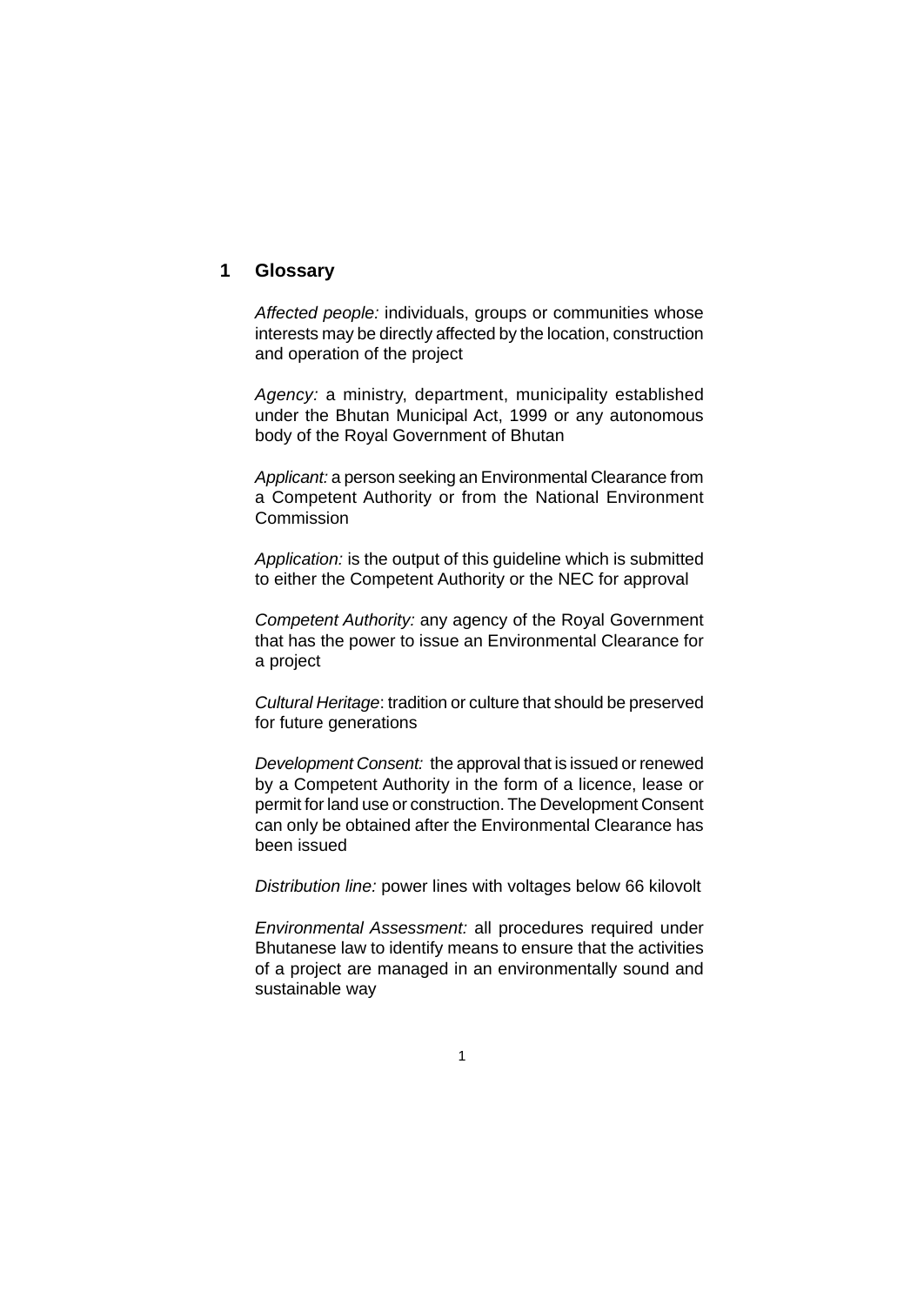*Environmental Clearance:* the decision issued under Chapter III of the Environmental Act, 2000, that is issued in writing by the National Environment Commission or the Competent Authority, to let a project proceed. The Environmental Clearance includes terms and conditions which the Applicant or Holder of the Environmental Clearance must abide by to ensure that the project is managed in an environmentally sound and sustainable way

*Environmental Management Plan:* a plan which addresses the ways of mitigating and monitoring the impacts that have been identified by the environmental assessment. The Environmental Management Plan may comprise part of the conditions of the Environmental Clearance that is issued either by the Competent Authority or by the National Environment **Commission** 

*Environmental Parameter:* a component of the surrounding environment which may be altered by a project activity. This includes physical interventions or releases to air, water and soil which may in turn affect vegetation, wildlife, human and aquatic communities

*Environmental Terms:* the requirements and conditions that a project must comply with, as stated in the Environmental Clearance issued either by the NEC or the CA

*Environmental Unit:* a management unit that is established within a project structure that is responsible for implementing, monitoring and reporting on the environmental terms attached to the Environmental Clearance

*Forest*: any land or water body, whether or not under vegetative cover, in which no person has acquired a permanent and transferable right of use and occupancy, whether such land is inside or outside the forest boundary pillars, and includes land registered in a person's name as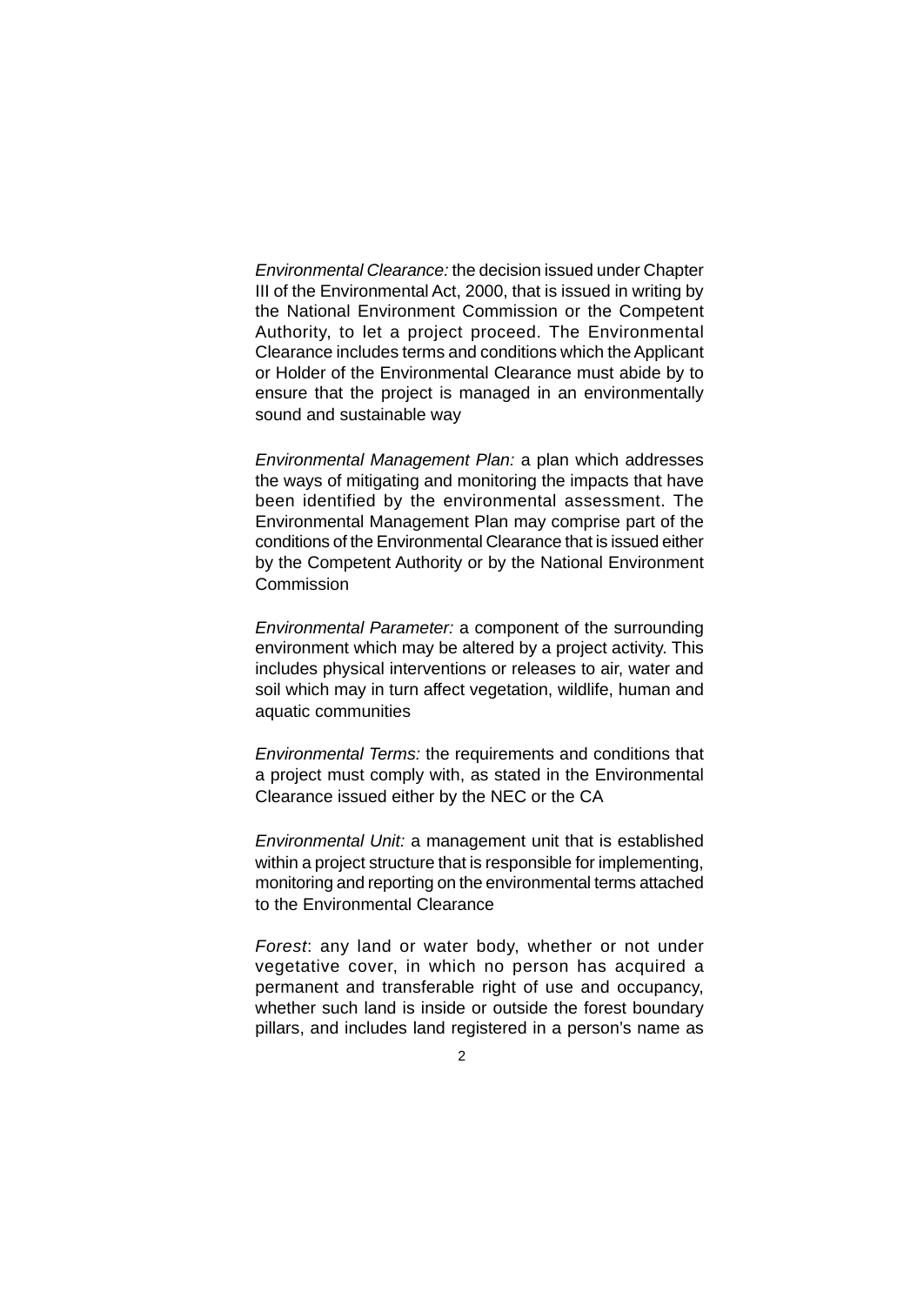Tsamdo (grazing land) or Sokshing (woodlot for collection of leaf litter)

*Holder:* the recipient of an Environmental Clearance under Chapter III of the EA Act, 2000

*Land acquisition:* the acquisition of any land, constructions or other property in accordance with the procedures established under the Land Act, 1979 (or successor legislation)

*Monitoring:* a program of systematic measurement or observation of environmental and social parameters. Monitoring requirements includes regular reporting and specifies action to be taken if non-compliance occurs. Monitoring requirements are specified in the Environmental Terms which is attached to the Environmental Clearance. Monitoring consists of Baseline monitoring which is carried out prior to a project commencing. Baseline monitoring measures the existing environment and this is compared to later monitoring which establishes the effects caused by the project. Compliance monitoring refers to a system of regular measurements which compares releases from an activity to those that have been specified in the Environmental Terms. The permitted releases are established in environmental standards

*Municipal Corporation:* a Corporation incorporated under the Bhutan Municipal Act, 1999, to implement the provisions of that Act for the benefit of the residents of a community classified as a Municipality by the Royal Government

*Non-listed project*: all projects that are not listed in Annex 2 of the Regulation for the Environmental Clearance of Projects, 2002 including its most recent update

Project: an activity which may have significant effects on the environment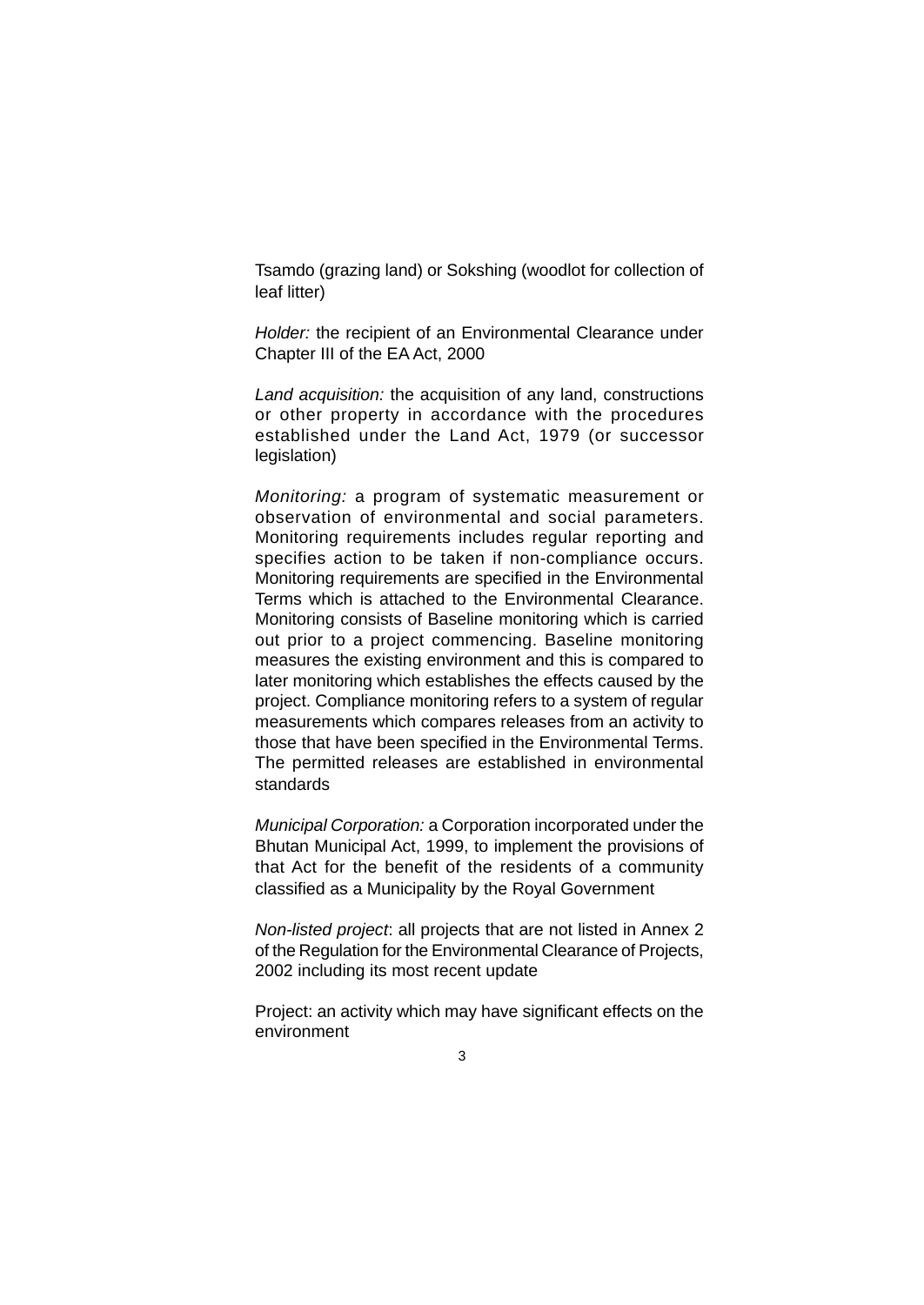*Project area:* The area that includes the immediate and the proximate area of a project that the project may have an environmental or social impact on

*Protected Area:* is an area which has been declared to be a national park, conservation area, wildlife sanctuary, wildlife reserve, nature reserve, strict nature reserve, research forest, critical watershed or other Protected Areas for the preservation of areas of natural beauty of national importance, protection of biological diversity, management of wildlife, conservation of soil and water and related purposes

*Road:* the entire surface of land designed for use by means of transportation, including road infrastructure and facilities. It includes all types of roads, whether paved or unpaved and mule tracks

*Road Right of Way (RoW):* the strip of land reserved for the road which also includes areas assigned for expansion of the road, central verge, pedestrian areas/sidewalks, roadside drains, and avenue plantations. It also includes space required for installation of public utilities and other relevant structures, facilities and equipment

*Road shoulder:* the two extreme strips of formation that remain on either side of the road pavement

*Screening:* the review process carried out by the National Environment Commission or by the Competent Authority of the Application with regard to whether the project may be (i) issued with an EC (ii) rejected or (iii) require further environmental assessment

*Sustainability:* development that recognises the need to raise the living standards of the present population without compromising the country's resource base, cultural integrity, historical heritage or the quality of life of future generations

*Transmission line:* power lines with voltages above 66 kilovolts

*Wildlife:* includes all mammals, avians, reptiles, amphibians, fishes and invertebrates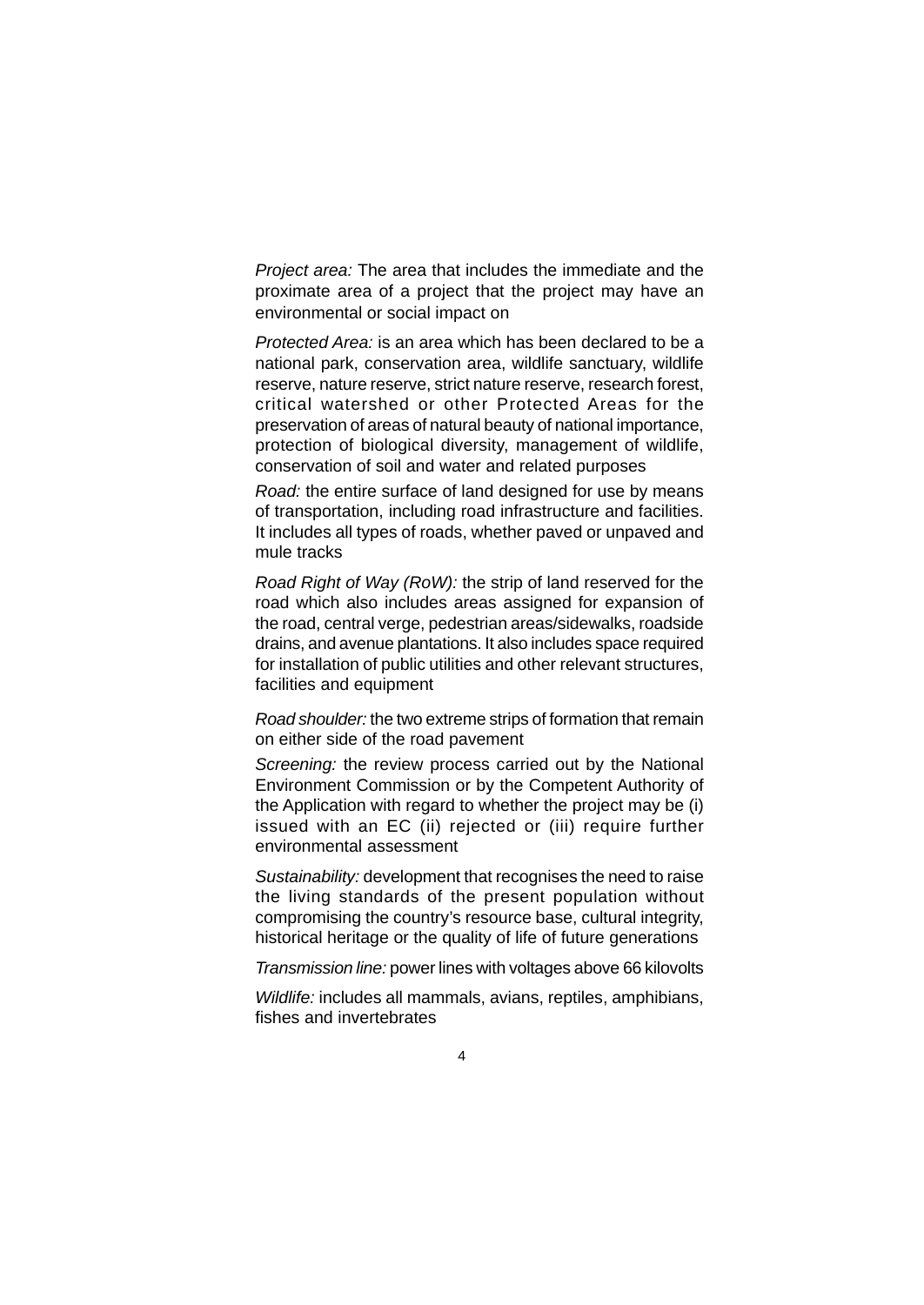## **2 Introduction**

In 1999 the National Environment Commission (NEC) approved six sectoral environmental guidelines on (i) Forestry, (ii) Highways and Roads, (iii) Hydropower, (iv) New and Existing Industries, (v) Mines and Mineral Processing and (vi) Power Transmission Lines. In 2000, the National Assembly passed the Environmental Assessment Act and in 2002, the government approved the Regulation for the Environmental Clearance of Projects (the Regulation). Under the Regulation, both the National Environment Commission (NEC) and the designated Competent Authorities (CA), which are listed in Annex 2 of the Regulation, are authorized to issue Environmental Clearances for projects.

Applicants, CAs and the NEC found the six sectoral guidelines developed in 1999 cumbersome and difficult to comply with. This often led to delays in issuing environmental clearances and therefore the execution of projects. In order to ensure that these guidelines address the requirements of the Environmental Assessment Act, 2000 and the Regulation for the Environmental Clearance of Projects, 2002 while at the same time keeping them simple and easy to follow, the NEC, with financial and technical assistance from the Asian Development Bank (ADB), has revised the six guidelines and also developed two new sectoral guidelines: one for tourism and the other for urban development.

The NEC had the overall responsibility for coordinating the program, which was directed by Mr Karma C. Nyedrup of the Environmental Assessment Section. The assistance of numerous officers within the NEC and the following consultants; Karma Jimba, Sonam Tobgay and Charles Adamson is gratefully acknowledged.

This guideline has been developed in close consultation with the relevant agencies that are involved in activities/projects related to urban development with the intention of making it easier to use. The guideline also integrates requirements needed by other agencies that are involved in approving the project.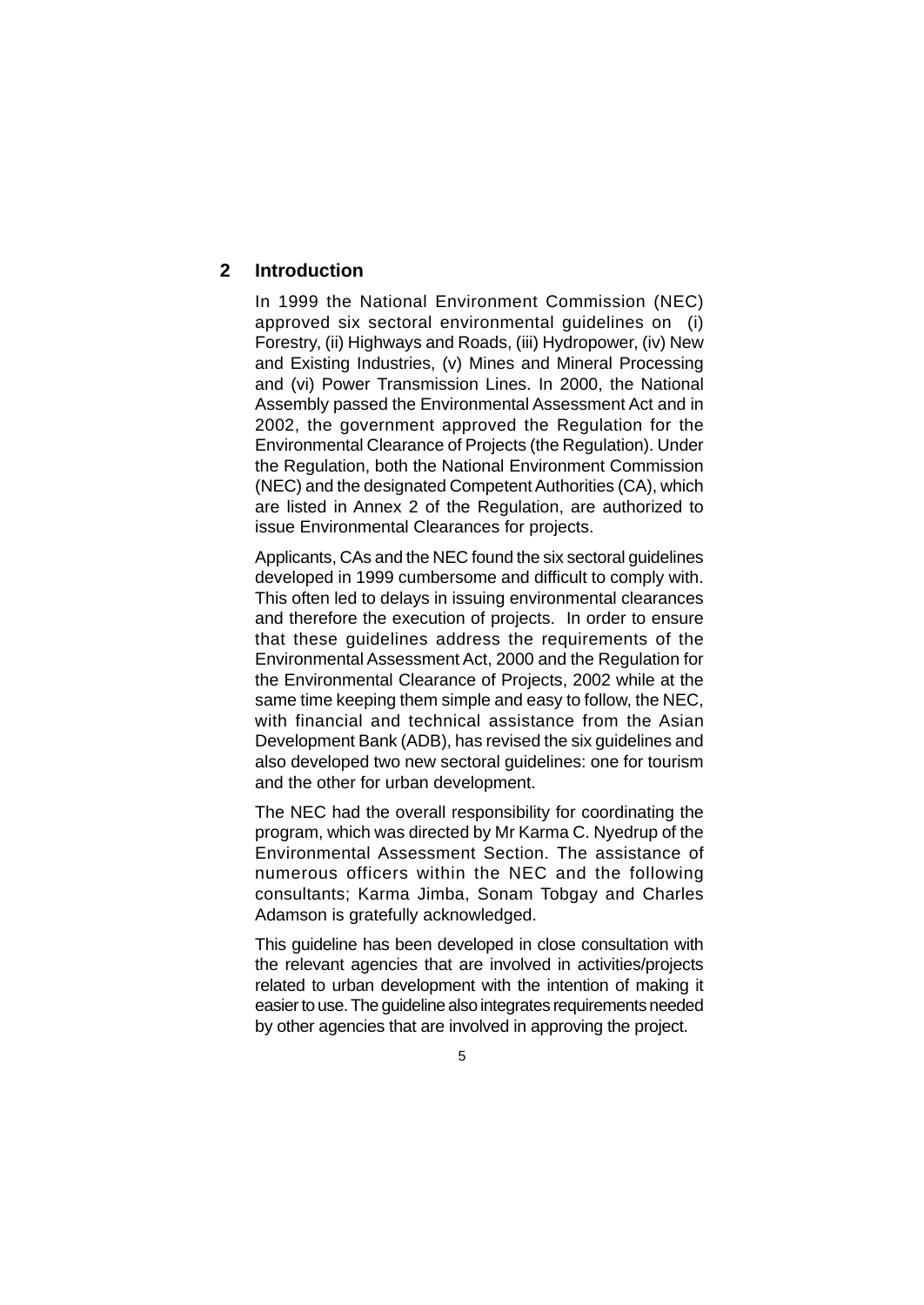Article 9 of the Environmental Act, 2000 states that if the activity is going to be implemented by a Competent Authority, then the Application for Environmental Clearance is to be forwarded to the NEC for approval.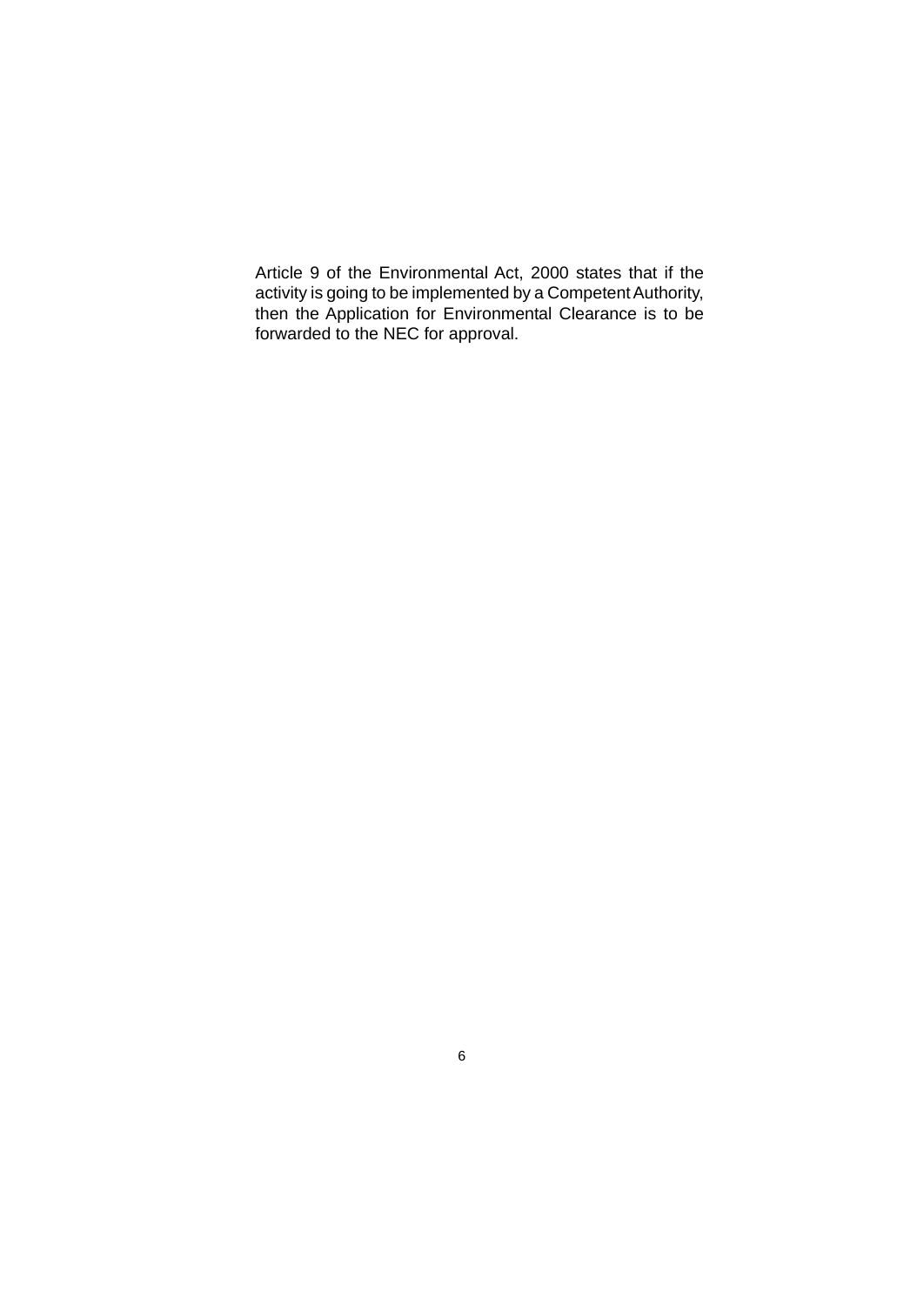## **3 INFORMATION REQUIRED FOR PREPARING AN APPLICATION FOR THE ENVIRONMENTAL CLEARANCE OF A PROJECT**

The Application for Environmental Clearance (EC) of a project<sup>1</sup> is hereinafter referred to in this Guideline as the "Application

- 1. Issuance of an Environmental Clearance is a prerequisite to the issuance of a Development Consent. (Ch II, article 8, Environmental Act, 2000)
- 2. The Competent Authority under the Ministry of Works and Human Settlements will issue the Environmental Clearance for projects that are defined in Annex 2 of the Regulation for the Environment Clearance of Projects, 2002<sup>2</sup>
- 3. The purpose of the Application is to assist the CA or the NEC review the project and to determine the level of environmental assessment required. It is therefore, important to provide concise and accurate information when completing the Application. When quantifying the environmental impacts, avoid using subjective statements such as "the project will have minimal environmental impact"
- 4. One of the main reasons for delays in making a decision to either issue environmental clearance or reject the Application is lack of adequate information in the Application. If the required information is not provided in detail, the CA or the NEC will have to seek further clarification from the Applicant which extends the review process

<sup>1</sup> To establish a project without an Environmental Clearance, or to provide false, misleading or inaccurate information shall be an offence under Article 49 of the EA Act, 2000 and Section 36 and 37 of the Regulation for the Environmental Clearance of Projects, 2002.

<sup>&</sup>lt;sup>2</sup> Each year the NEC requests the various Competent Authorities to review and add projects to Annex 2. Thus while the Regulation was issued in 2002, Annex 2 has and will continue tobe revised. The latest issue of the Regulation needs to be referred to for the most recent update of Annex 2.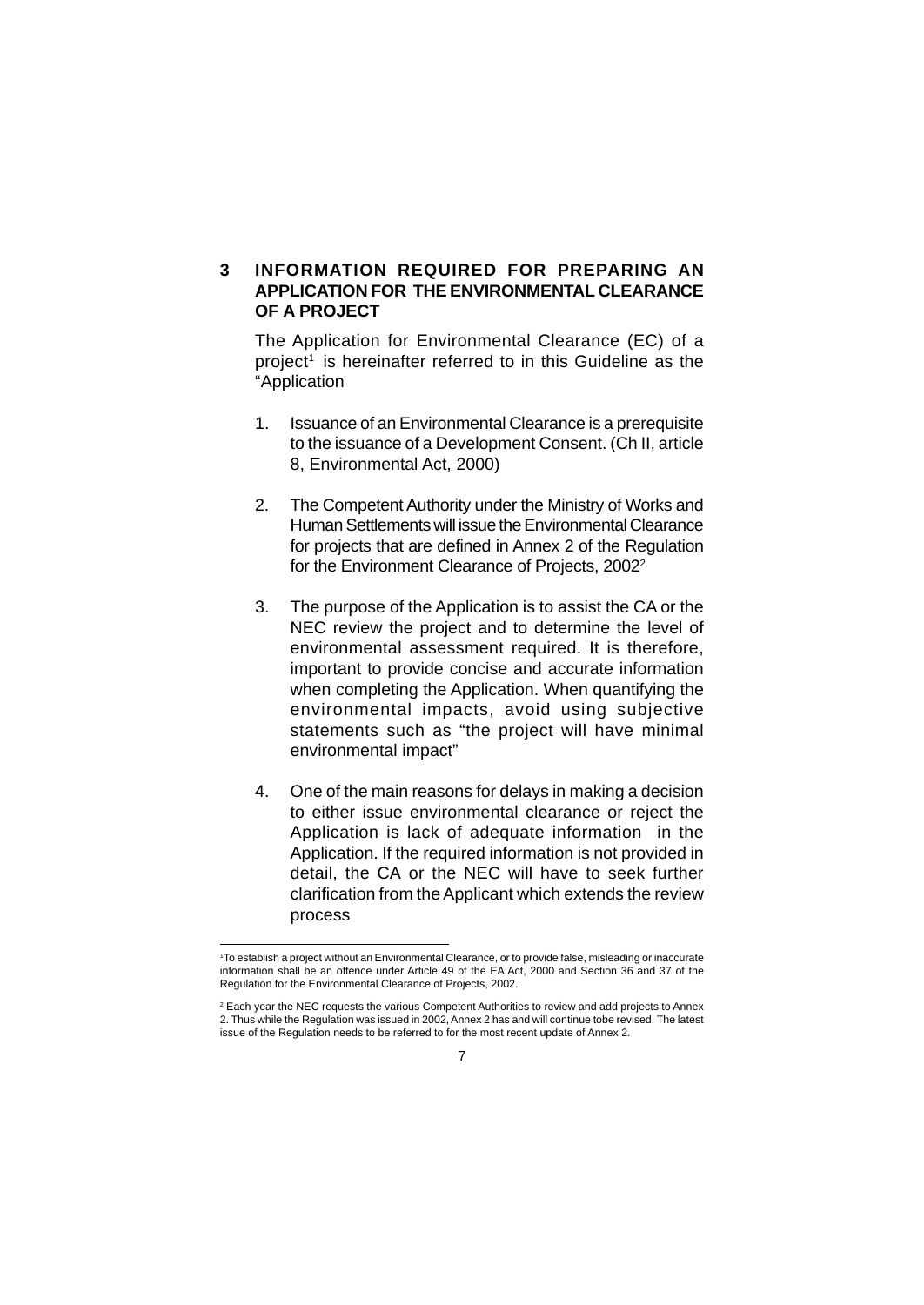- 5. If the Application is subject to further environmental studies, the Applicant will need to submit the Terms of Reference for the subsequent detailed investigations to the NEC for approval (Article 15, Env Act, 2002)
- 6. If any section is not relevant to your project, explain why this is the case and proceed to the next section
- 7. The numbering of sections for the Application should start from 1. Persons completing the Application are not obliged to maintain the same numbering sequence as used in the Guideline

#### **3.1 Applicant's Details**

Information that should be provided are:

- (i) Name of the project
- (ii) Name of the Applicant
- (iii) Present mailing address including telephone number, fax, and email etc.
- (iv) Name of the environmental focal person $3$
- (v) Qualification/designation of the focaperson
- (vi) Telephone number of environmental focal person
- (vii) If a consultant prepares the Application, give the name and contact details of the company that prepared the Application

<sup>&</sup>lt;sup>3</sup> Section 23 of the Regulation for the Environmental Clearance of Projects, 2002, may require the Applicant to delegate a focal person to ensure compliance with the terms of the Environmental Clearance. While Section 24 of the Regulation, requires that depending on the size of the project, the project may need to establishes an environmental unit responsible for ensuring compliance with the terms of the Environmental Clearance.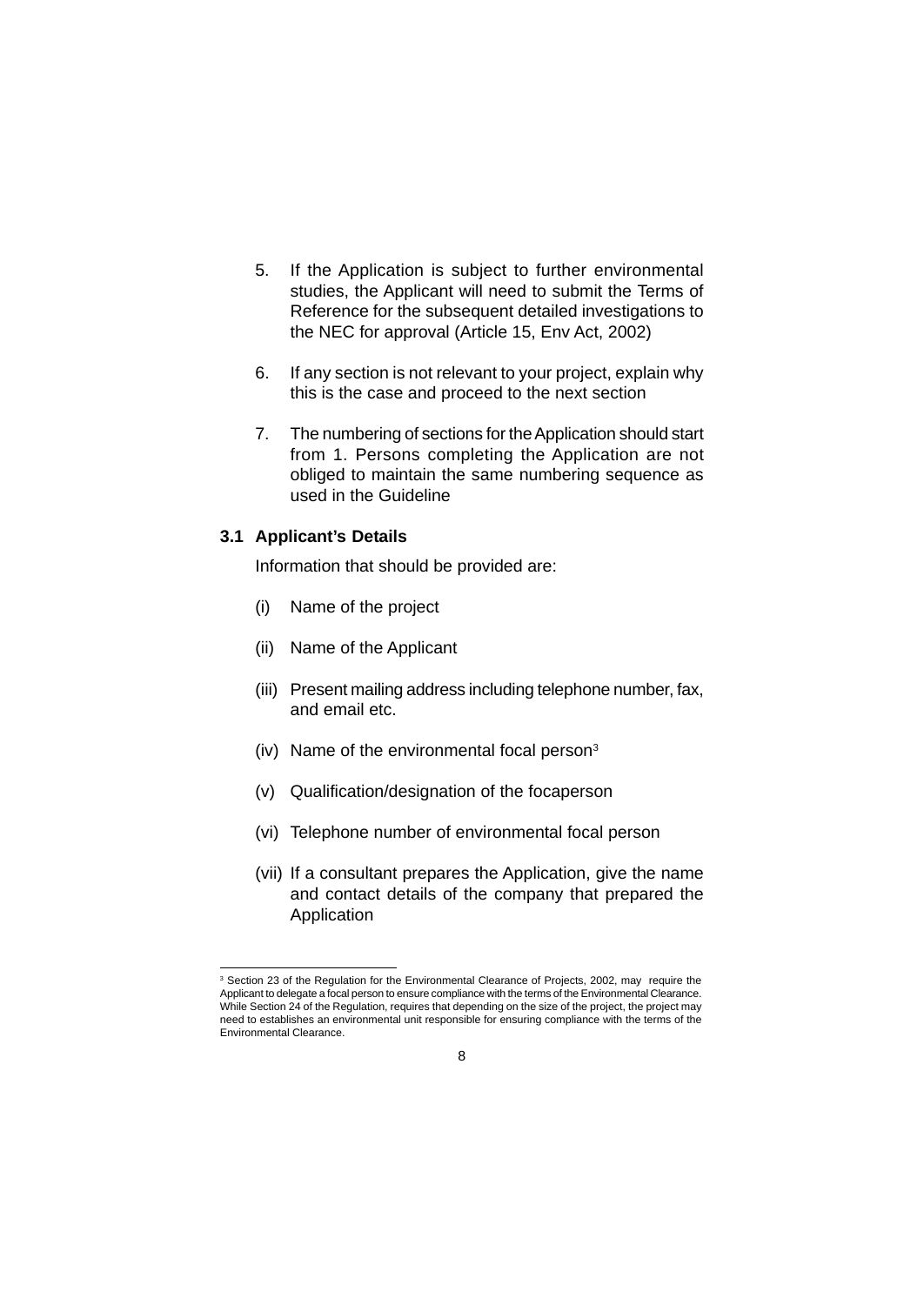#### **3.2 Project Objectives**

Clearly describe the main objective/s of the project. The objective/s can be written in a bullet form.

## **3.3 Overall Planning**

State whether an Urban Development Plan covers the project. Provide the tentative dates for the start of construction, completion and operation.

#### **3.4 Funding and Costs**

Who is funding the project (A donor, RGOB, a company, a private person, etc.)

Show the estimated project cost. Out of the total estimated cost, how much is allocated for environmental management. Separate the environmental costs into two components as follows:

Environmental costs related to construction. This may include both material costs and labour and supervision costs. For example, if the focal person is supervising both project construction and the environmental requirements, the salary of environmental focal person can be split based on an estimate of the percentage of time the person is supervising either activity. Separate the amounts spent on (a) environmental materials and (b) the amount spent on supervision of environmental activities. Include both amounts as separate entries in the environmental management budget

The budget for the project's mitigation measures. This is based on the type and size of the impacts that need to be mitigated. The environmental cost of the project mitigation measures is determined in section 3.9. Include this cost as a separate item in the environmental management budget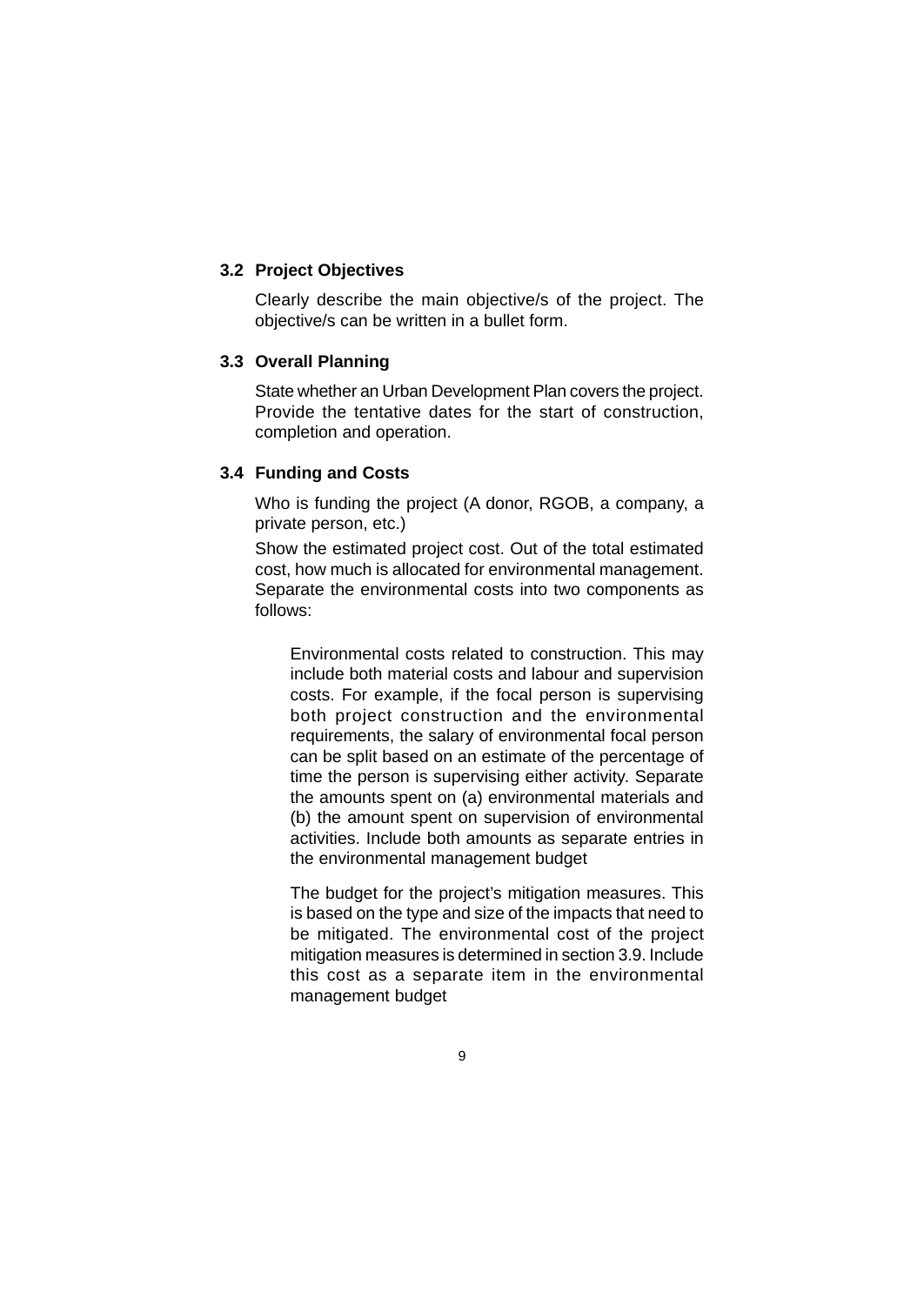#### **3.5 Project Details**

#### *3.5.1 Project Location*

Where will the project be implemented: city/town, Geog and Dzongkhag. Show the area of the project.

Attach maps as below:

Using an appropriate scale map, show the location of the project relevant to the immediate surrounding area. In the same map show details of any District, Geog, Municipal and Protected Area boundaries (if any of these are close to the proposed site). Also show the natural drainage system, land use, roads and footpaths, settlements, existing social infrastructure and any other features that add to the understanding of the project location. Provide a clear legend showing north and the map scale

In a 1:500 map<sup>4</sup> or in appropriate scale show the project layout and the surrounding features as discussed above. Provide a clear legend showing north and the map scale

#### **3.5.2 Excavated Materials**

The management of excavated materials is often an issue in urban infrastructure development projects. Provide an estimate of the quantity and type of materials (soil, rock, etc.) that will be excavated.

#### **3.5.3 Construction Materials**

In Table 1, fill in the details of construction materials required for the project.

<sup>4</sup> If it is not possible to get a map at this scale then provide a sketch that shows these details.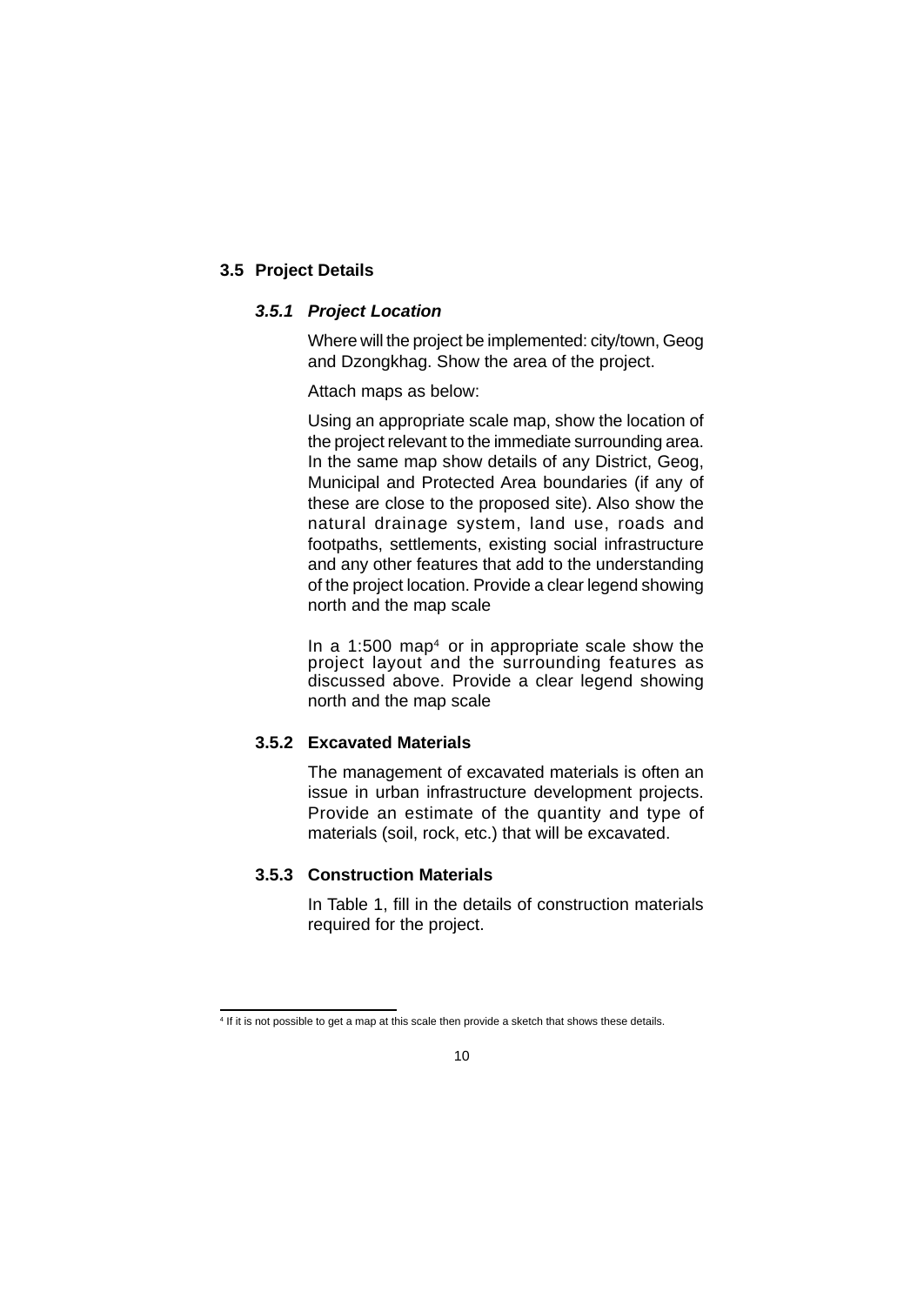## Table 1: Details of construction materials that will be used by the project

| Material type | Quantity (unit) | Where it will be<br>stored? |
|---------------|-----------------|-----------------------------|
|               |                 |                             |
|               |                 |                             |
|               |                 |                             |

## **3.5.4 Explosives**

If the project will require explosives, show the total quantity that will be required and the blasting technique that will be adopted; e.g. silent blasting, single shot hole blasting, simultaneous blasting, etc.

## **3.5.5 Labour and Machinery**

This section assesses impacts due to generation of wastes from labour and machinery. In Table 2, indicate: (i) the number of labourers required by the project at peak employment and (ii) where the labour have been recruited from and the duration of employment.

| <b>Type of Labour</b> | <b>Numbers</b> | <b>Source</b> | <b>Duration</b> |  |
|-----------------------|----------------|---------------|-----------------|--|
| <b>Skilled</b>        |                |               |                 |  |
| <b>Unskilled</b>      |                |               |                 |  |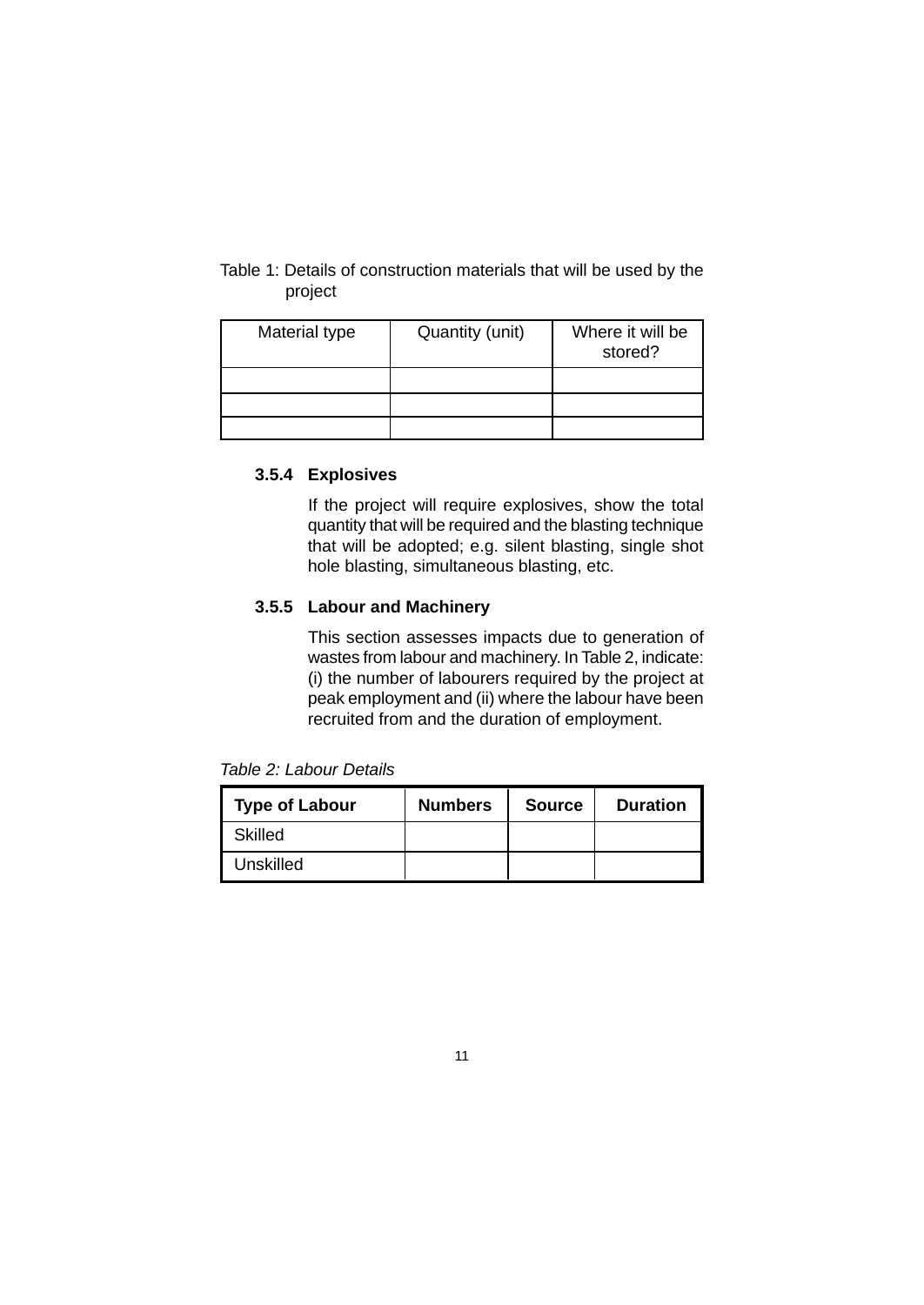In Table 3, provide details of the machinery that will be used by the project.

Table 3: Machinery Details

| Type of Machine | Capacity | Number required |  |  |
|-----------------|----------|-----------------|--|--|
|                 |          |                 |  |  |
|                 |          |                 |  |  |
|                 |          |                 |  |  |

#### **3.5.6 Ancillary Facilities**

Ancillary facilities include services that must be provided to the area such as roads, water and electricity. State (i) what services already exist in the area and (ii) whether the services will be sufficient for the project or need to be augmented. If the services are inadequate, describe how these will be augmented.<sup>5</sup>

#### **3.5.7 Public Consultation**

Provide details of public consultation/s $\degree$  held with affected people.

The Applicant must explain to the affected people the expected impacts of the development, where they will occur and how they will be mitigated. Provide a record of the meeting/s and attach a list of the names of the affected people together with the date of consultations, details of their Geog and village, issues raised by the people and the agreement/s arrived at between the Applicant and the affected people to resolve these issues. Provide signatures or other proof of consultation/s with the affected people. Describe issues that remain unresolved.

<sup>5</sup>For example, if the project requries additional services for power transmission lines, and acess roads, the Applicant wil have to submit separate applications for these using; (i) Power Transmission Lines, Environmental Assessment Guideline, 2004 and (ii) Roads, Environmental Assessment Guidelin, 2004.

 $^{\circ}$ As per the article 16 of the Ea Act 2000 and Section 31 of the Regulation for the Enviromental Clearance of Project 2002, Public Consultation in mandatory. Establish the Public Consultation by meeting the requirements shown in Section 31.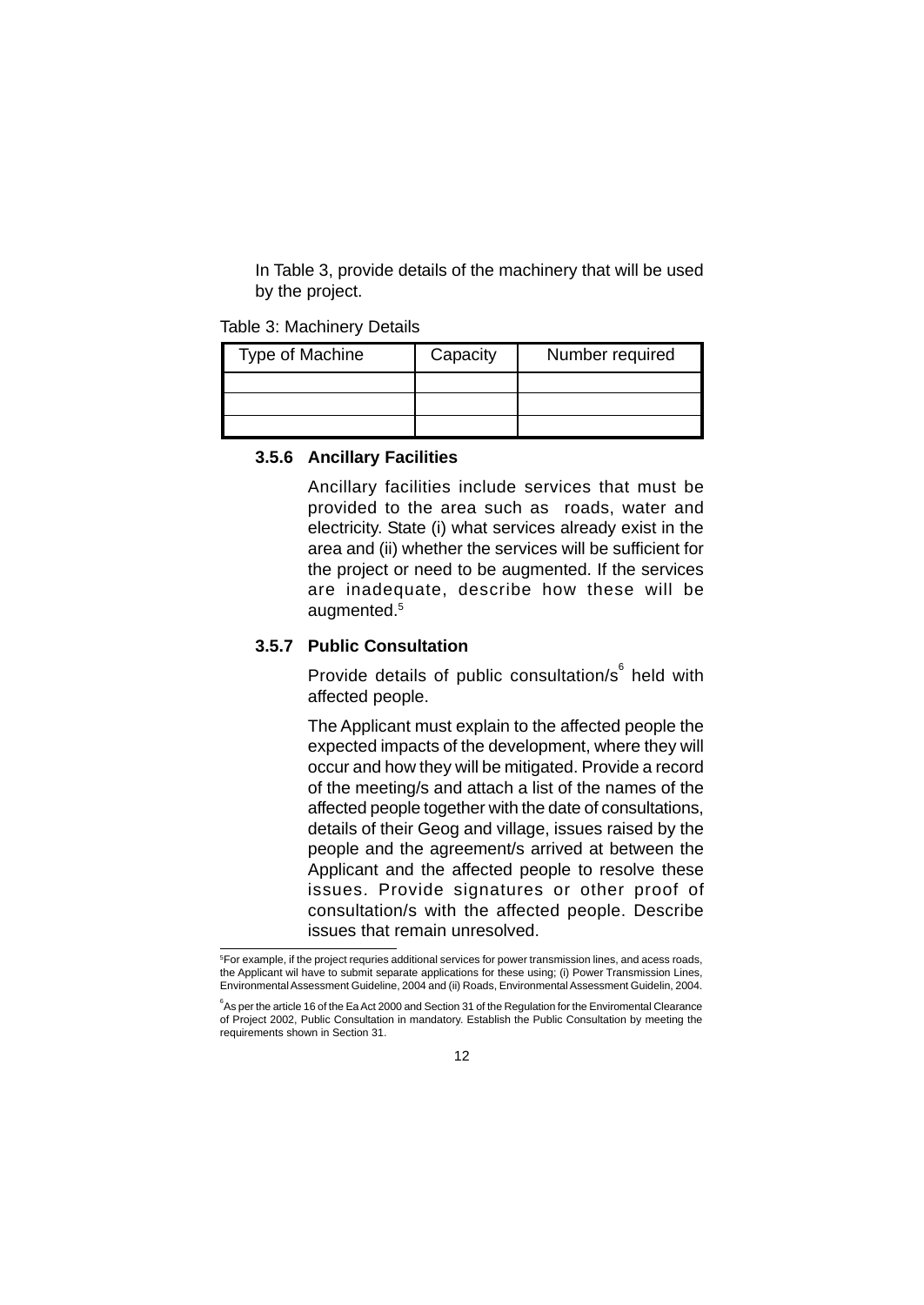## **3.6 Physical Environmental Details: Project Site**

#### *3.6.1 Landscape and Topography*

Provide critical slope details of the project area so as to assess impacts associated with excavation and surface runoff.

#### *3.6.2 Climate and Hydrology*

Provide the mean monthly rainfall details for the site in Table 4. If data is not available for the project site, the mean monthly record for the nearest station should be provided.

| Para-<br>meter             |  |  |  |  |  |  |  |
|----------------------------|--|--|--|--|--|--|--|
| Rainfall<br>(mm)           |  |  |  |  |  |  |  |
| Max<br>Temp<br>(C°)        |  |  |  |  |  |  |  |
| Min<br>Temp<br>$C^{\circ}$ |  |  |  |  |  |  |  |

*Table 4: Rainfall and Temperature record*

For the rainfall and temperature recording station/s, provide; (i) the name of the station/s, (ii) the elevation of the station/s in metres, (iii) the month and year of the maximum 24hr rainfall recorded and (iv) the mean monthly maximum and minimum temperatures.

Provide the name of any rivers/streams located immediately downstream of the project site. Ensure that these are located on the map. Provide the number of households within a distance of 5km downstream of the project that use this water. Locate the households on the map.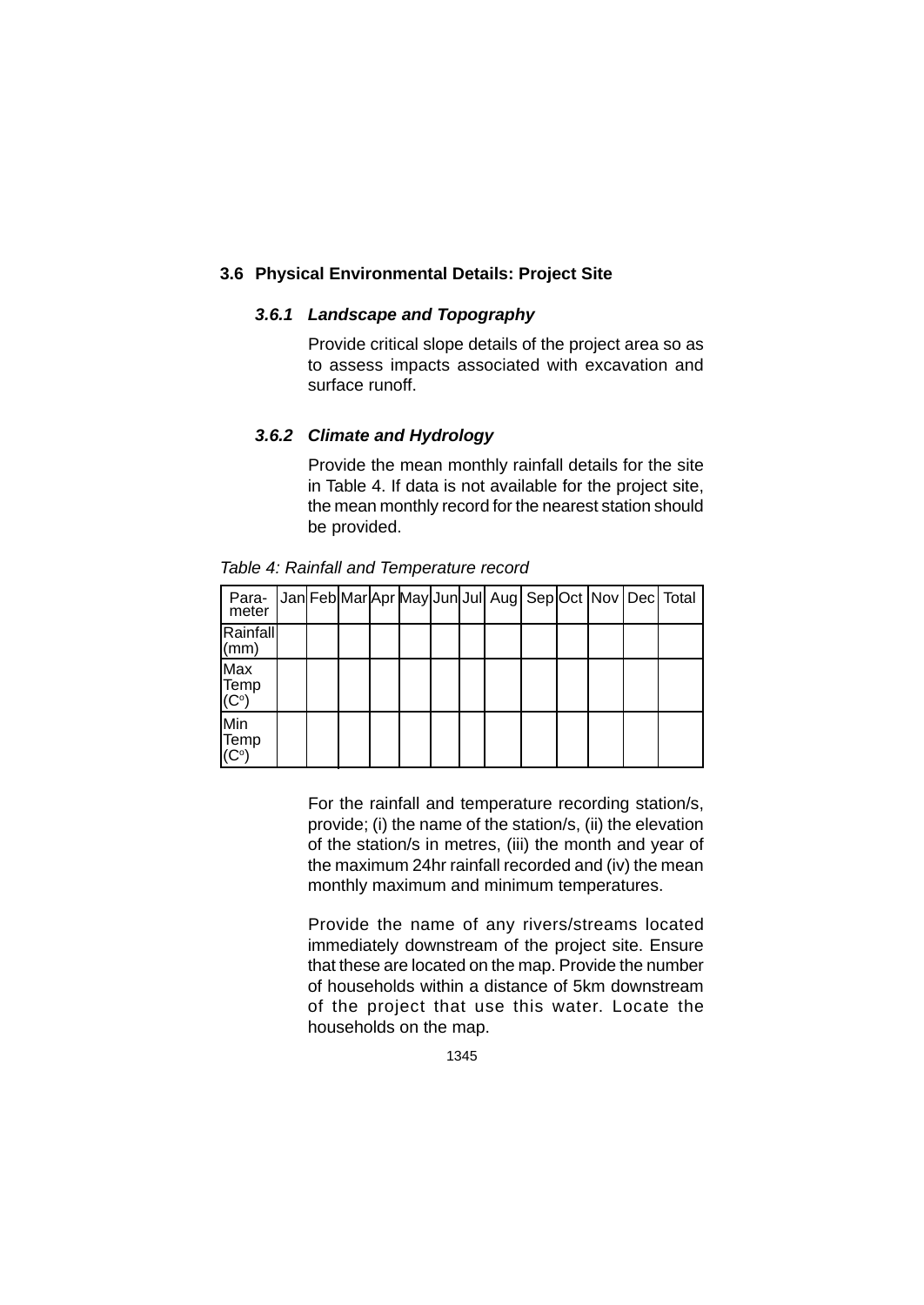## *3.6.3 Dust Emission*

Dust emitted from construction activities can become a health concern and a nuisance to surrounding communities and their property. The Applicant will need to identify the sources of dust and determine whether or not this will be a problem for workers and the surrounding community.

## *3.6.4 Noise Emission*

Determine sources of noise emitted by the project and state whether noise will be a problem for workers and the surrounding community.

## *3.6.5 Machine Induced Vibration*

Some construction equipment such as vibratory rollers will produce more vibration than other equipment, which in turn affects buildings causing cracks in the structure. In this section provide the maximum peak particle velocity (PPV) in millimetre per second that project machinery will produce. This is often stated in the machine specifications.

## *3.7 Project Site Ecological Details*

#### *3.7.1 Land Use/Vegetation*

Provide details of the various land uses within the project area according to the following categories: Chushing, Kamshing, Tseri, Tsamdo, Sokshing, Orchard, Broadleaf forest, Coniferous forest, Scrubland, Wetland and others. In case of others, specify the type of land use. Should Mixed Forest (Broadleaf + Coniferous) occur allocate this to the Broadleaf category unless it is dominated by Coniferous Forest in which case allocate it to Coniferous Forest. Scrubland also includes disturbed areas of Broadleaf and Coniferous forest that have been recently logged and are now regenerating.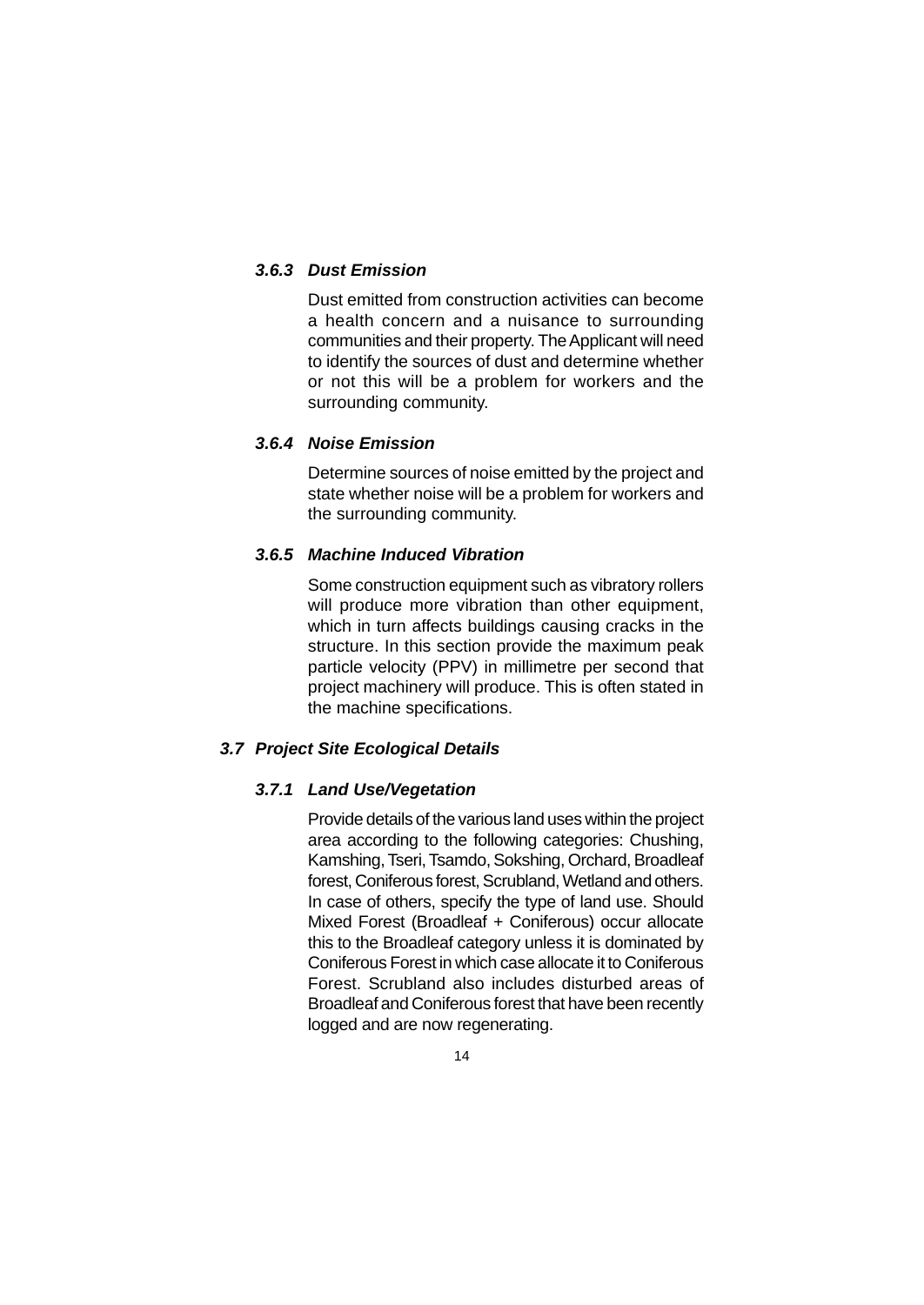"Affected people" are those who own or occupy the area and are dependent on it for their livelihood. They may or may not be the actual landowner. Ownership can be shown as private, community, monk body or government.

Provide the information in Table 5.

*Table 5: Land use and forest clearance required for project site*

| Land use<br>category | Ownership<br>Area<br>(ha) |  | <b>Affected</b><br>(no) | <b>Population of</b><br>households these households<br>(no) |  |  |
|----------------------|---------------------------|--|-------------------------|-------------------------------------------------------------|--|--|
|                      |                           |  |                         |                                                             |  |  |
|                      |                           |  |                         |                                                             |  |  |
|                      |                           |  |                         |                                                             |  |  |

#### *3.7.2 Protected Areas*

Protected Areas include, Wildlife Sanctuaries, National Parks, Nature Reserves, Conservation Areas and Biological Corridors.<sup>7</sup> Information on Protected Areas can be obtained from the Nature Conservation Division, Ministry of Agriculture.

Provide information as to whether the project falls within any designated Protected Areas <sup>8</sup>.

#### *3.7.3 Flora and Fauna*

Using one or more of the methods shown below, the Applicant will need to collect information on the occurrence of flora and flora (animals, birds and vegetation) which has special significance to Bhutan and to this area  $9$ . State whether the flora or fauna is rarely or commonly observed.

<sup>7</sup> Protected Areas are regulated by the Bhutan Forest and Nature Conservation Act, 1995.

<sup>8</sup> Section 62 of the Forest and Nature Conservation Rules, 2003 states that "..*any construction,including motor roads, buildings, fences or any physical structures"* is prohibited inside a Protected Area, expect with a written permit or authorization, that would be issued by the Nature Conservation Division, Department of Forest.

<sup>&</sup>lt;sup>9</sup>See Schedule 1 of the Forest and Nature Conservation Act, 1995, which lists Totally Protected Species.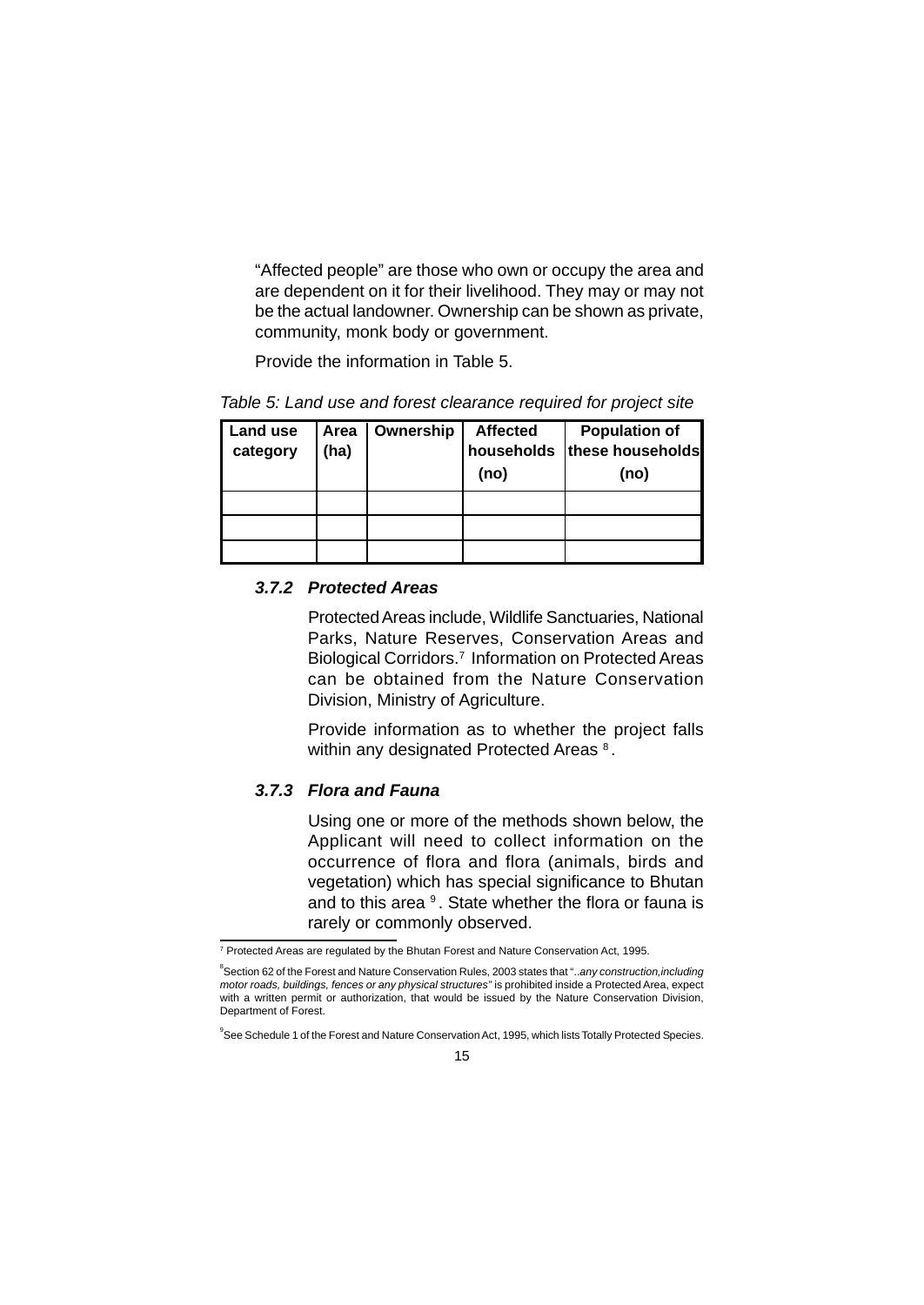- i. From the nearest Forest Office obtain a list of vegetation, animals and birds that exists in the project area and attach to this document
- ii. Conduct village interviews on the occurrence of vegetation, animals and birds in the project area and document the findings. Compare the findings to the list provided by the Forest Office. The finding must be attached to this document
- iii. During site visits vegetation, animals and birds may be noted in the area. Provide a record of the observations during visits to the project site

## **3.8 Project Social Environment**

## *3.8.1 Population*

The project may create several social benefits for the local community. Determine the size of the population that could benefit from the project. Enter this information in Table 6. It is important to cite the source of the information e.g. own data collected through site assessment or data provided by Gup, etc.

|                     |  |  |  | benefit | (no) | Dzongkhag Geog Village Town   Type of   Population   Households |
|---------------------|--|--|--|---------|------|-----------------------------------------------------------------|
|                     |  |  |  |         |      |                                                                 |
|                     |  |  |  |         |      |                                                                 |
|                     |  |  |  |         |      |                                                                 |
|                     |  |  |  |         |      |                                                                 |
| Total beneficiaries |  |  |  |         |      |                                                                 |

Source of information: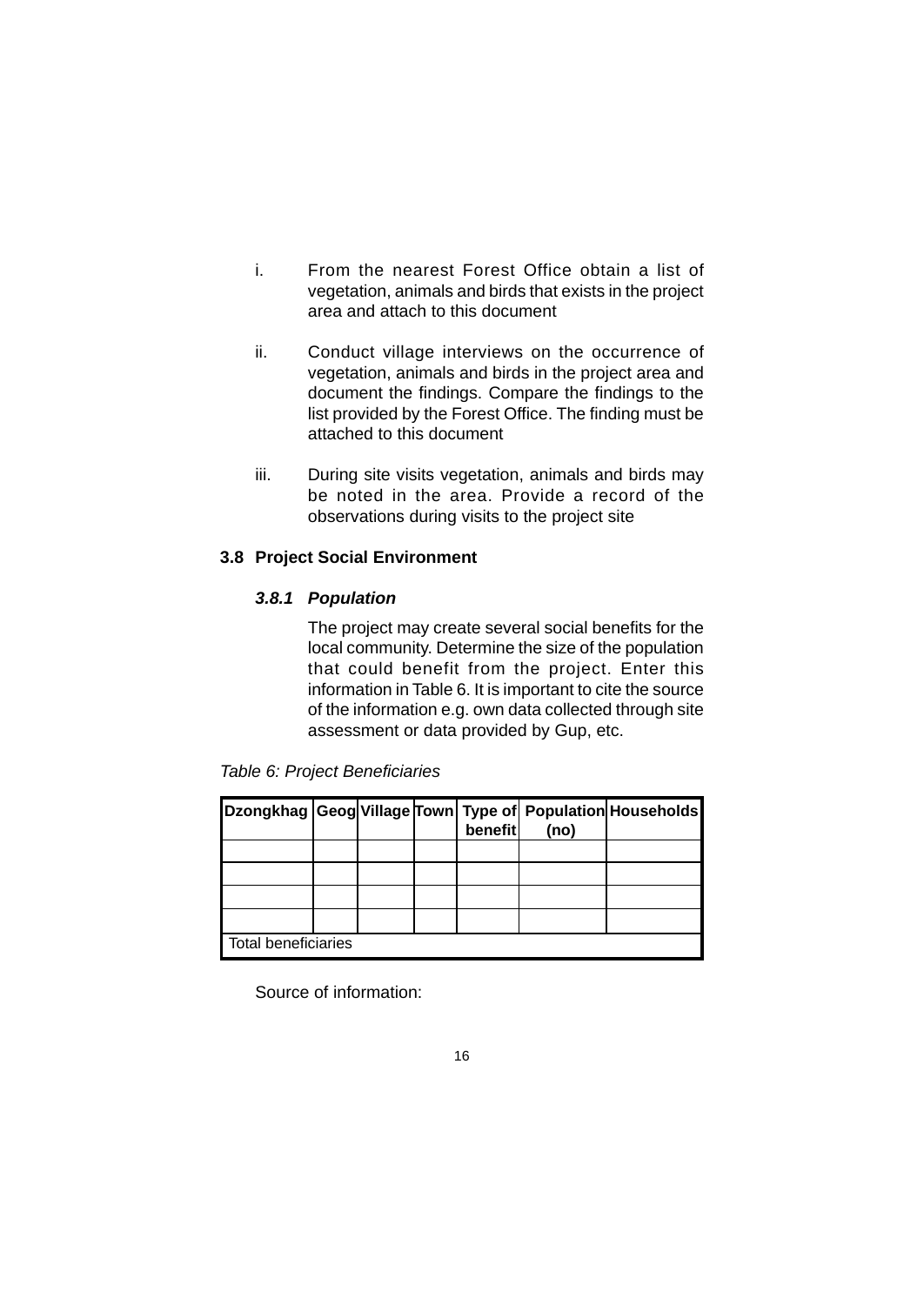## *3.8.2 Impacts on Services, Houses, Infrastructure, Cultural and Heritage Sites*

This section assesses whether the project location will create adverse impacts (loss or disturbance) to any of the existing houses, infrastructure and cultural or heritage sites<sup>10</sup>. The impacts could either be permanent or temporary.

Provide details of the impact and describe the nature of impact (either permanent or temporary loss or disturbance) for facilities such as: (i) Services (ii) Houses (iii) Infrastructure (iv) Cultural or heritage site, etc.

Services include: telephone, electricity, TV cabling, water supply and sewerage connections etc.

Houses can include shops and other buildings.

Infrastructure losses could include; roads, bridges, tracks, etc.

Cultural or heritage sites could include; chortens, lhakhangs, monuments, sacred sites (ney) etc. Where these sites may be disturbed by the proximity of the project, show the distance in metres from the cultural or heritage site to the project

Locate the structures on the map required in section 3.7.1.

## *3.8.3 Visual Impact*

When the project is completed will the project create any adverse visual impact/s? Yes or No, explain.

<sup>10</sup>Under the Rular Land Compensation Rates, 1996, sections KA-6(8) municipal areas and KA-6(9) rural areas, sets out procedures for the acquisition of land, rates of compensation for land and determinig the valuation of houses, while Appendices C,D and E set out compensation rates for agriculture crops and friuttrees.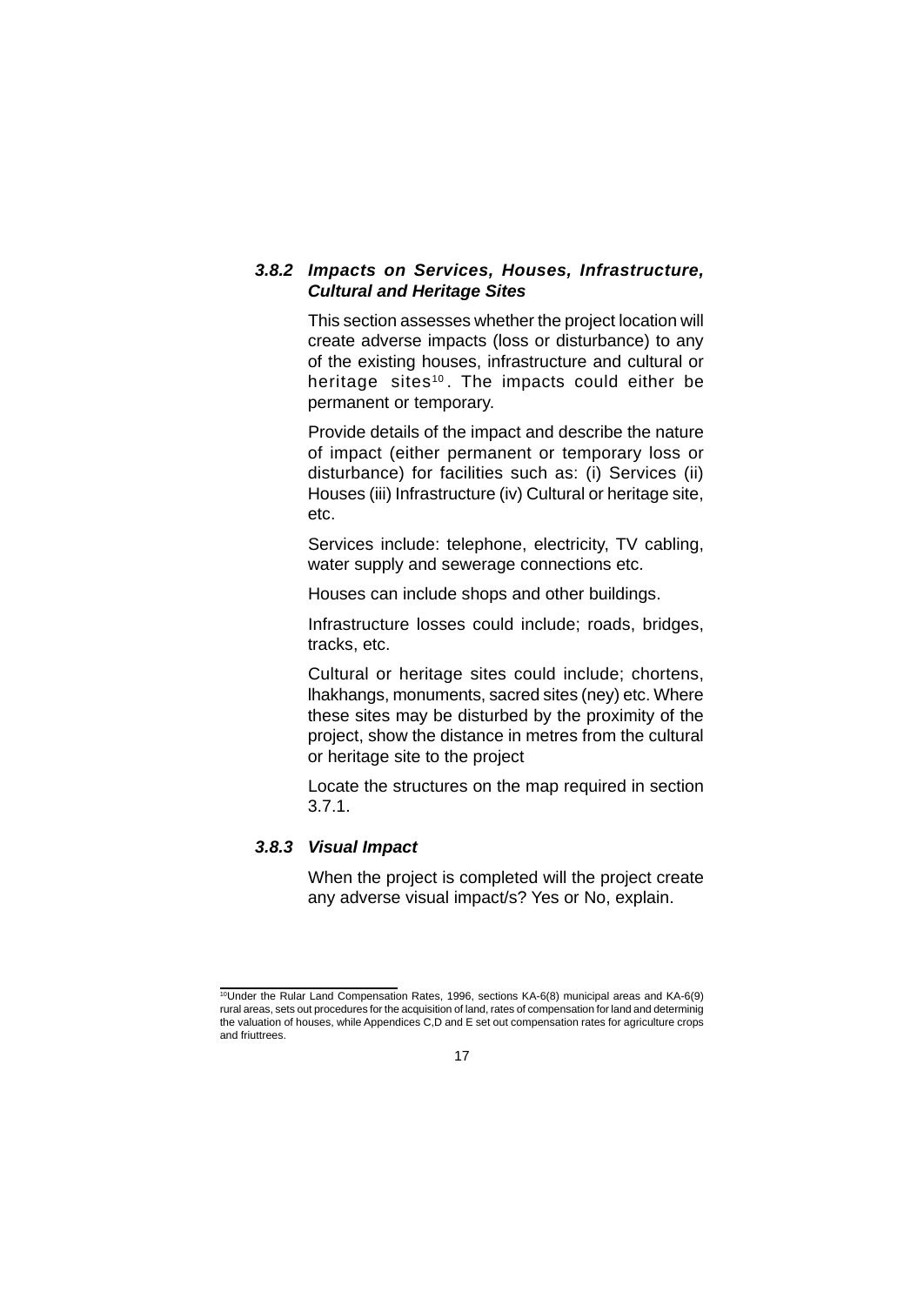#### **3.9 Project Impacts and Mitigation Measures**

From the information provided in the preceding sections, identify the impacts that will occur from these activities and list these in a tabular format similar to that shown below. Impacts can occur from: (i) the Location of the project, (ii) the Design of the project; (iii) from Construction related activities and (iv) from Operation of the project. For each negative impact provide mitigation measures and the approximate cost required to implement the mitigation measure.

The Applicant will be responsible for ensuring that the Environmental Terms that are attached to the Environmental Clearance are carried out. These become the responsibility of the Holder of the Environmental Clearance. Where a Contractor is employed the Holder will be held responsible for ensuring the Contractor abides by the Environmental Terms. The Environmental Terms are to be attached to the Contract Document so that the Contractor has a clear understanding of the environmental requirements that are to be adhered to during construction. At the time of tendering, the Contractor will be required to prepare a Contractor's Site Environmental Management Plan (CSEMP) that shows how the Contractor will implement the Environmental Terms that are included as part of the Tender Specifications. The CSEMP is to be included as part of the Contract Documents and is to be evaluated as part of the overall tender. The NEC can assist with information in this area.

#### **3.10Monitoring Program**

Monitoring responsibilities including other provisions that the Applicant/Holder and Contractor will need to address at the time of submitting a tender for the work will be included as part of the Environmental Terms which will be attached to the Environmental Clearance.

Regular monitoring will be the responsibility of the Holder of the Environmental Clearance and will be detailed within the Environmental Clearance.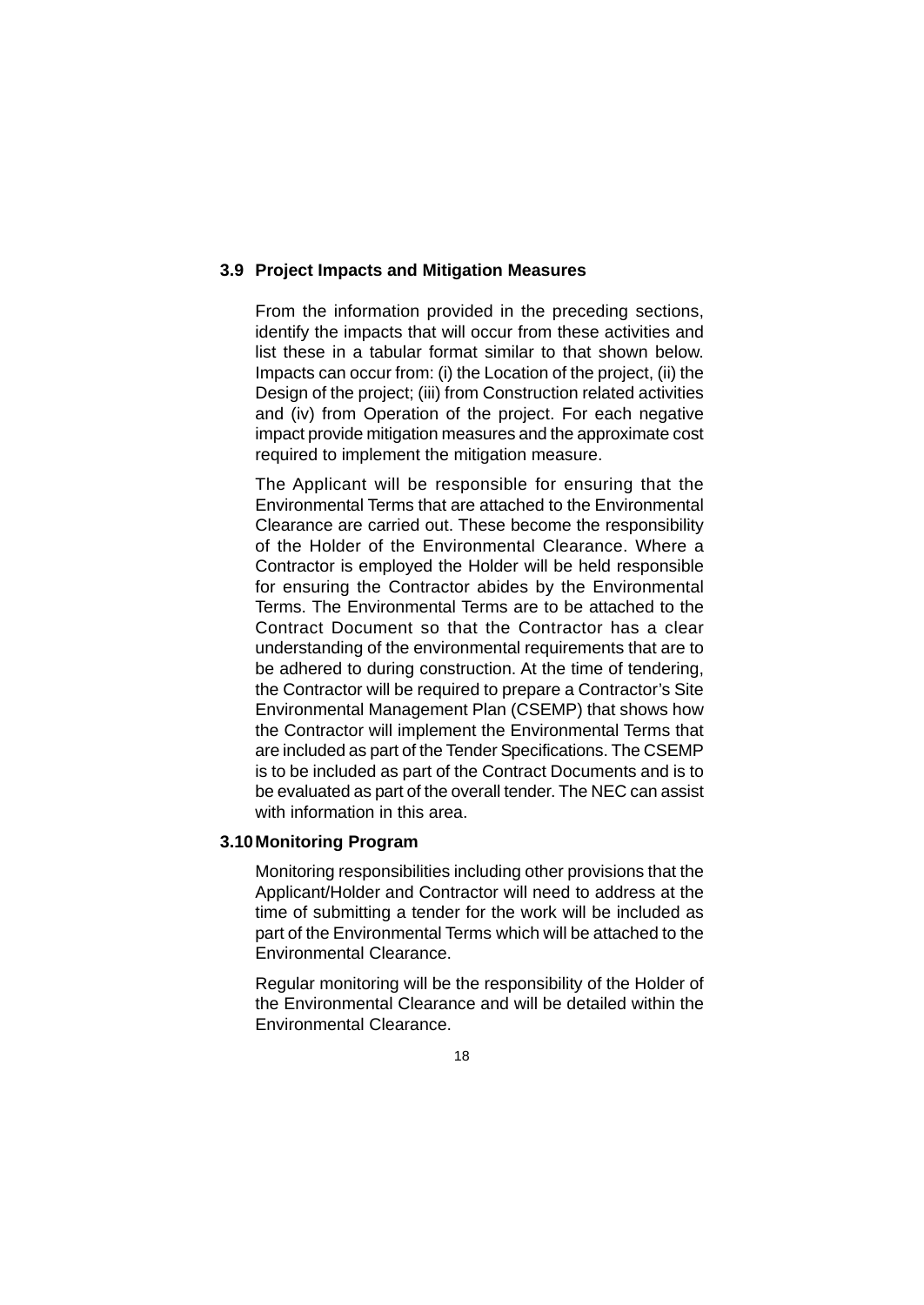Either the CA or the NEC may conduct unannounced monitoring checks.

## **3.11 Checklist for No Objection Certificate**

In order to obtain an Environmental Clearance for the project, an NOC must be obtained from all relevant parties. Attach these documents to the Application. Below is a checklist of agencies from whom NOCs may be required.

| <b>Agency/concerned people</b><br>to issue NOC | Why/when                                                                     |
|------------------------------------------------|------------------------------------------------------------------------------|
| Dzongkhag/City Corporation                     | Dzongkhag Administrative approval.                                           |
| DoF                                            | Should the project damage or<br>acquire Tsamdo                               |
| DoF                                            | Should the project damage or<br>acquire Sokshing                             |
| Department of Culture                          | Should the project be located within<br>50 m of a cultural or religious site |
| <b>Nature Conservation Division</b>            | Within boundary of a Protected Area                                          |
| <b>Municipal Authority</b>                     | Within 50m of a public park                                                  |
| Private owner                                  | Within 50m of a human dwelling                                               |
| Private property owners                        | Should the project need to acquire<br>private property                       |
| Department of Health                           | Within 50m of hospital                                                       |
| Department of Education                        | Within 50m of school                                                         |
| Department of Energy                           | Should the project require the<br>relocation of power transmission line      |
| <b>Bhutan Telecom Authority</b>                | Should the project require relocation<br>of telephone lines                  |
| Department of Roads                            | Should the project require access<br>from highways and feeder roads          |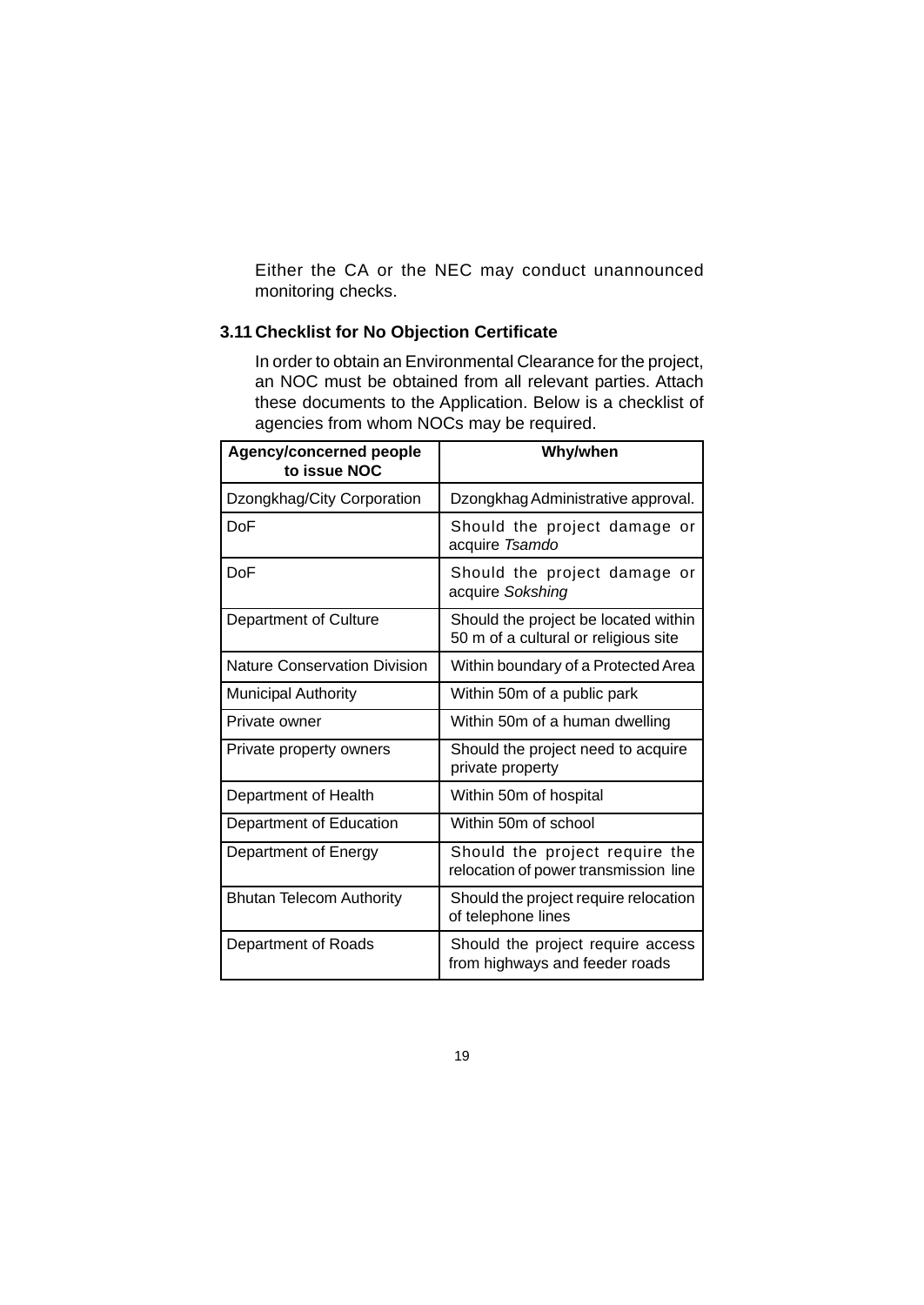# **4 ENVIRONMENTAL ASSESSMENT PROCEDURES**

A flowchart is attached showing how the Application for Environmental Clearance will be processed.